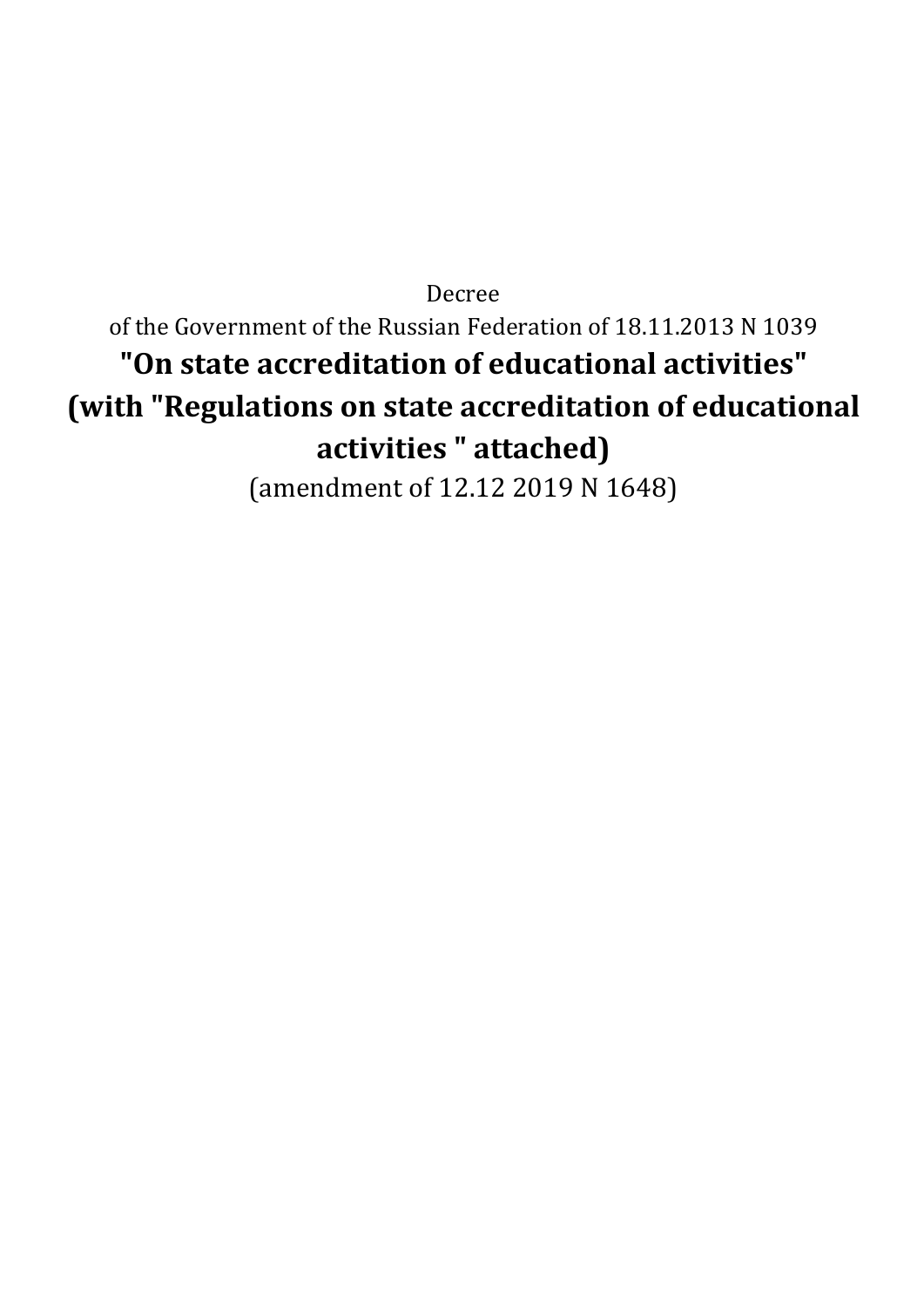#### GOVERNMENT OF THE RUSSIAN FEDERATION

# **DECREE**

#### **N 1039 of November 18, 2013**

#### **ON STATE ACCREDITATION OF EDUCATIONAL ACTIVITIES**

In accordance with Part 28 of Article 92 of the Federal Law "On Education in the Russian Federation", the Government of the Russian Federation decrees that:

1. The Regulations on State Accreditation of Educational Activities shall be approved.

2. The Federal Service of Supervision in Education and Science and the regional executive authorities of the Russian Federation exercising educational powers delegated to them by the Russian Federation(hereinafter referred to as accreditation bodies), in accordance with Part 9 of Article 108 of the Federal Law "On Education in the Russian Federation" till January 1, 2017, based on applications submitted by educational organizations shall re-register certificates of state accreditation (hereinafter referred to as certificates) for ongoing basic study programs issued before September 1, 2013, for the term of the existing certificate validity with the specification in the supplement to the reissuing certificate of the levels of education, integrated groups of professions, specialties, and fields of training which include state-accredited study programs.

3. In case the organization carrying out educational activities has a temporary certificate issued before September 1, 2013, to bring its changed name it in line with the state status set during the state accreditation, the certificate shall be issued on the basis of the application submitted by the educational organization and of the decision on state accreditation taken before by the accreditation body and all the levels of education, integrated groups of professions, specialties, and fields of training which include state-accredited study programs shall be listed in the certificate supplement.

4. The certificates shall be reissued (issued) by the accreditation bodies in accordance with paragraphs 2 and 3 of this Decree within 15 working days from the registration date of the application of the organization carrying out educational activities.

5. The Decree shall establish that the main professional study programs of higher education (postgraduate training programs for academic staff, medical postgraduate training programs (residency programs), higher apprenticeship training programs) with the certificates expiring after September 1, 2013, but no later than the entry into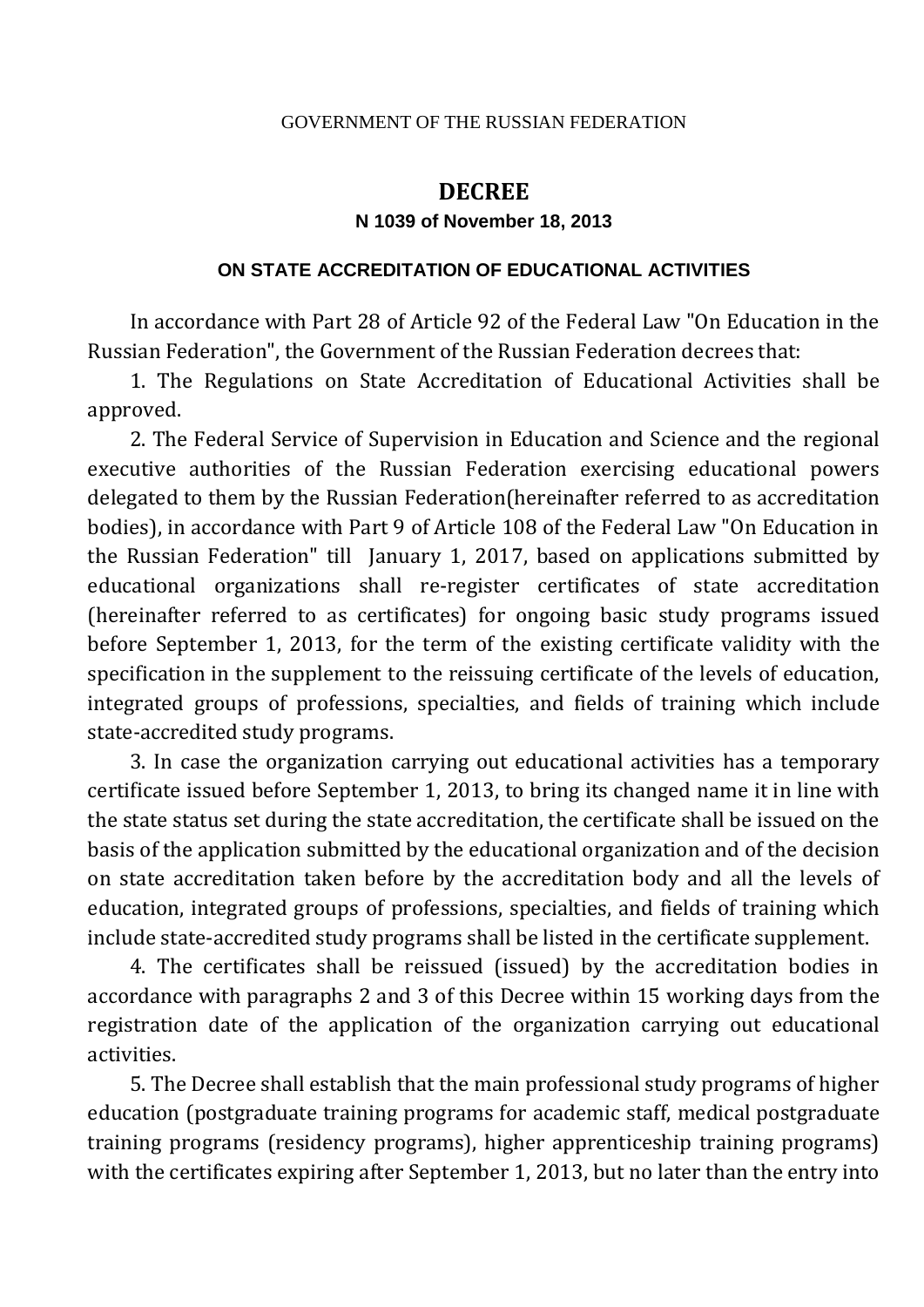force of federal state educational standards of higher education for the training of the staff of higher qualification, carried out upon the results of these programs, as well as for the programs with students finishing studies in such programs within the period from September 1, 2013 till the entry into force of these federal state educational standards, are considered state-accredited study programs until January 1, 2017.

6. The acts of the Government of the Russian Federation listed in the Supplement shall be declared no longer in force.

> Chairman of the Russian Federation D.Medvedev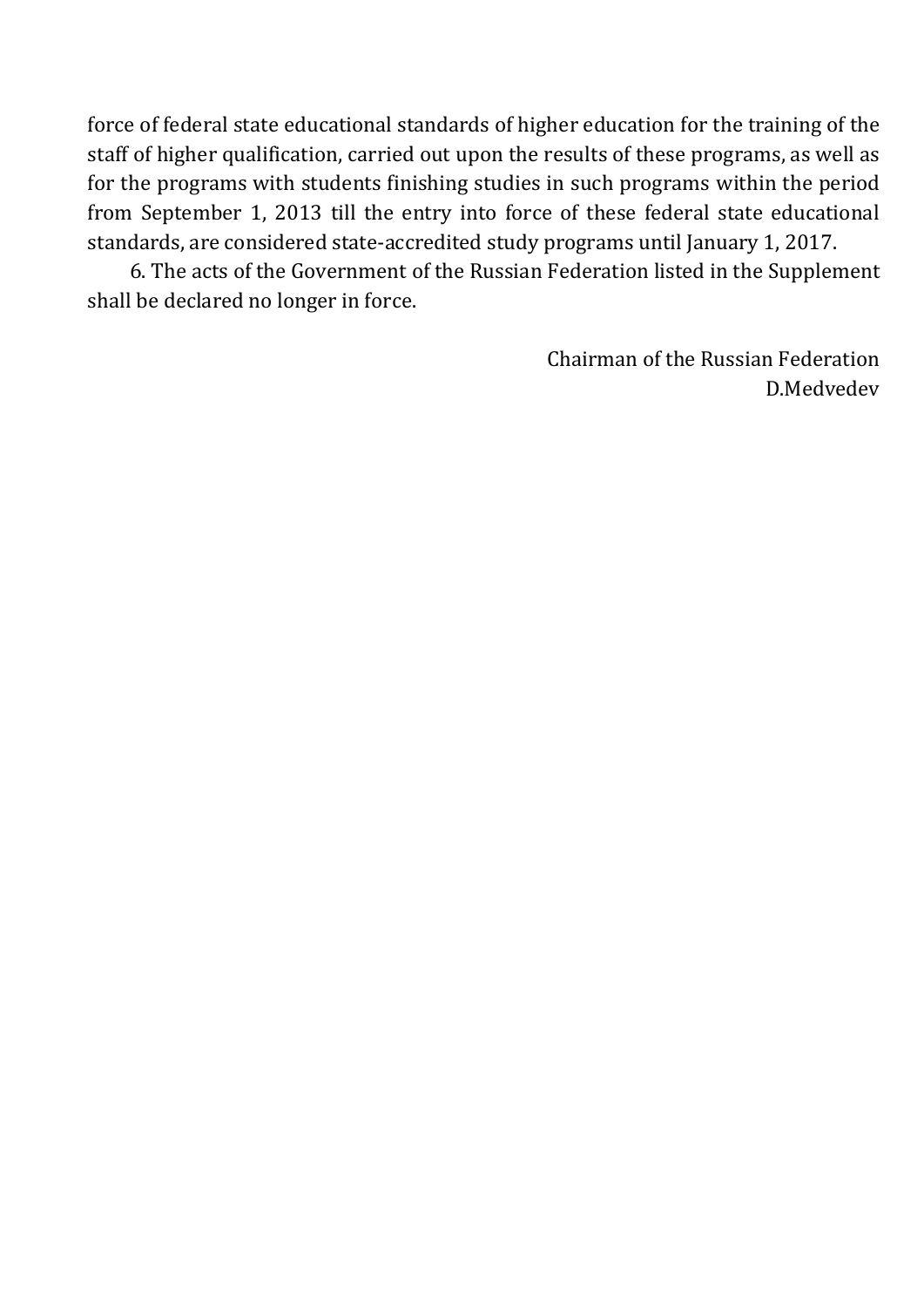Approved by the Decree of the Government of the Russian Federation of 18 November 2013 г. N 1039

# **REGULATIONS ON STATE ACCREDITATION OF EDUCATIONAL ACTIVITIES**

#### **I. General Provisions**

1. These Regulations shall establish the procedure of state accreditation of educational activities of educational organizations, organizations engaged in training, as well as individual entrepreneurs, except for individual entrepreneurs carrying out educational activities directly (hereinafter referred to as educational organizations), in terms of basic study programs' delivery (except for the programs of pre-school education) (hereinafter referred to as study programs, state accreditation).

2. State accreditation shall be carried out in relation to study programs delivered by an educational organization in accordance with federal state educational standards, as well as in relation to study programs delivered in compliance with the educational standards adopted by federal state nonprofit educational institutions of higher professional education "Moscow M.V. Lomonosov State University" and "Saint-Petersburg State University", higher education organizations of the specially established category of "federal university" or "national research university", as well as federal state higher educational institutions from the list of educational organizations approved by the decree of the President of the Russian Federation (hereinafter referred to as educational organizations, establishing educational standards on an independent basis).

3. Private organizations carrying out educational activities on the territory of Skolkovo Innovation Centre can carry out educational activities without state accreditation in accordance with Part 2 of Article 17 of the Federal Law "On Skolkovo Innovation Centre ".

Educational activities on the territory of the Skolkovo Innovation Centre are carried out by organizations carrying out educational activities without state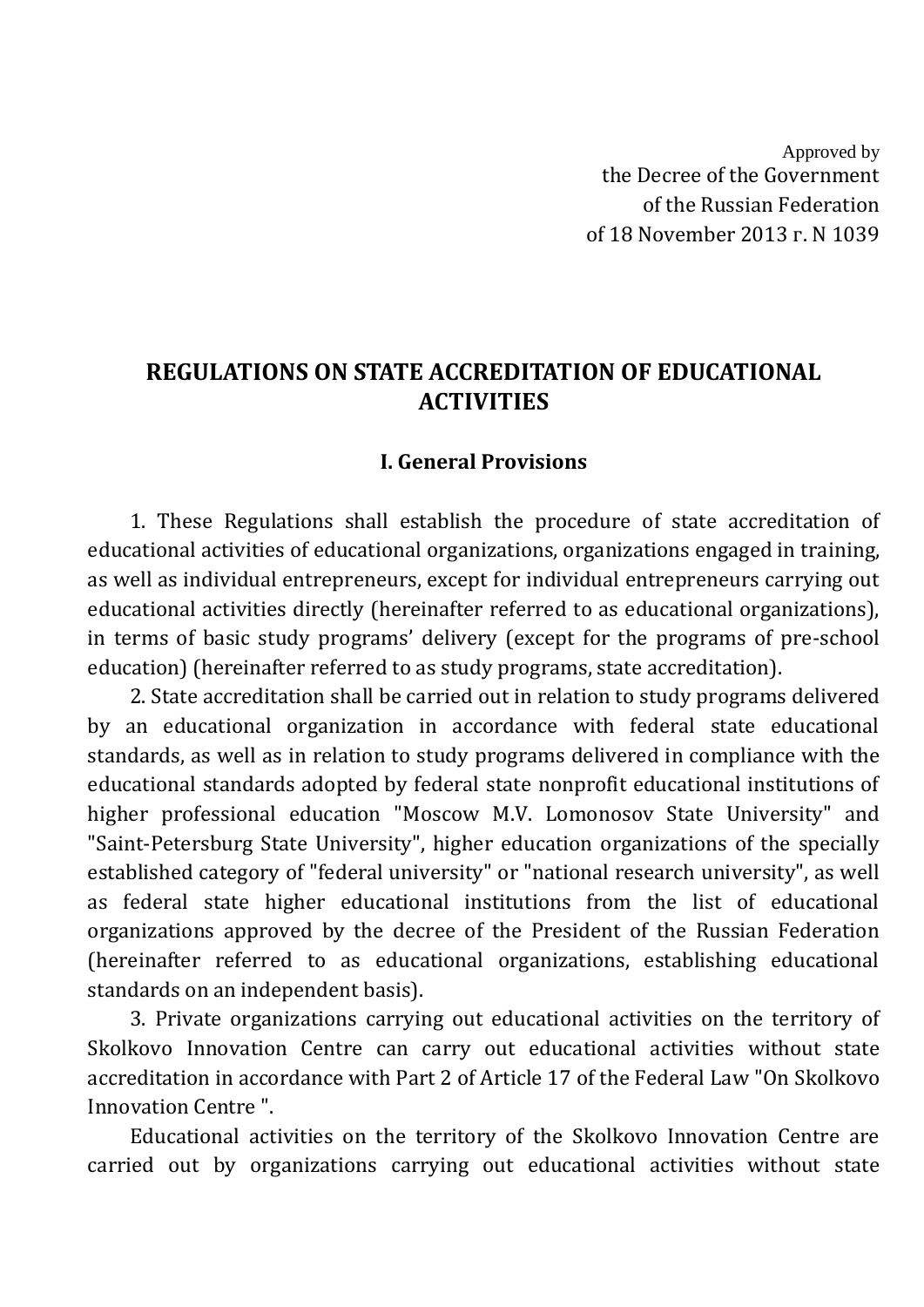accreditation if this is stipulated by the rules of the project in accordance with Part 3, Article 21 of the Federal Law "On Innovation Scientific and Technological Centres and on Amendments to Certain Legislative Acts of the Russian Federation".

4. State accreditation shall be conducted by the Federal Service of Supervision in Education and Science or the executive authorities of the subjects of the Russian Federation, exercising the powers in the field of education delegated to them by the Russian Federation (hereinafter referred to as accreditation bodies), in accordance with the powers set forth in Articles 6 and 7 of the Federal Law "On Education in the Russian Federation".

5. State accreditation of study programs delivered by a branch of an educational organization situated on the territory of another subject of the Russian Federation (hereinafter referred to as branch) shall be conducted by an executive authority of the subject of the Russian Federation, responsible for carrying out state accreditation of study programs delivered by an educational organization in collaboration with an executive authority of the subject of the Russian Federation on the territory of which the branch is located, in terms of conducting an accreditation examination.

### **II. Requirements for an application for state accreditation and attached documents**

6. State accreditation shall be conducted on the basis of an application, the documents attached to it, and the data referred to in paragraphs 8 - 10 and 12 of these Regulations (hereinafter referred to as an application, attached documents) submitted to the accreditation body by an educational organization.

7. The application shall include the following information unless otherwise provided for by these Regulations:

a) when conducting state accreditation of study programs realized by an educational organization or an organization carrying out training:

full and abbreviated (if available) name of an educational organization or an organization carrying out training, location, contact phone number, e-mail, address of the official website in the information and telecommunication network " Internet " (hereinafter referred to as network "Internet"), main state registration record number in the Unified State Register of legal entities;

full and abbreviated (if available) name of a branch (branches) of an educational organization or an organization carrying out training, location (when conducting state accreditation of basic study programs realized by the branch (branches);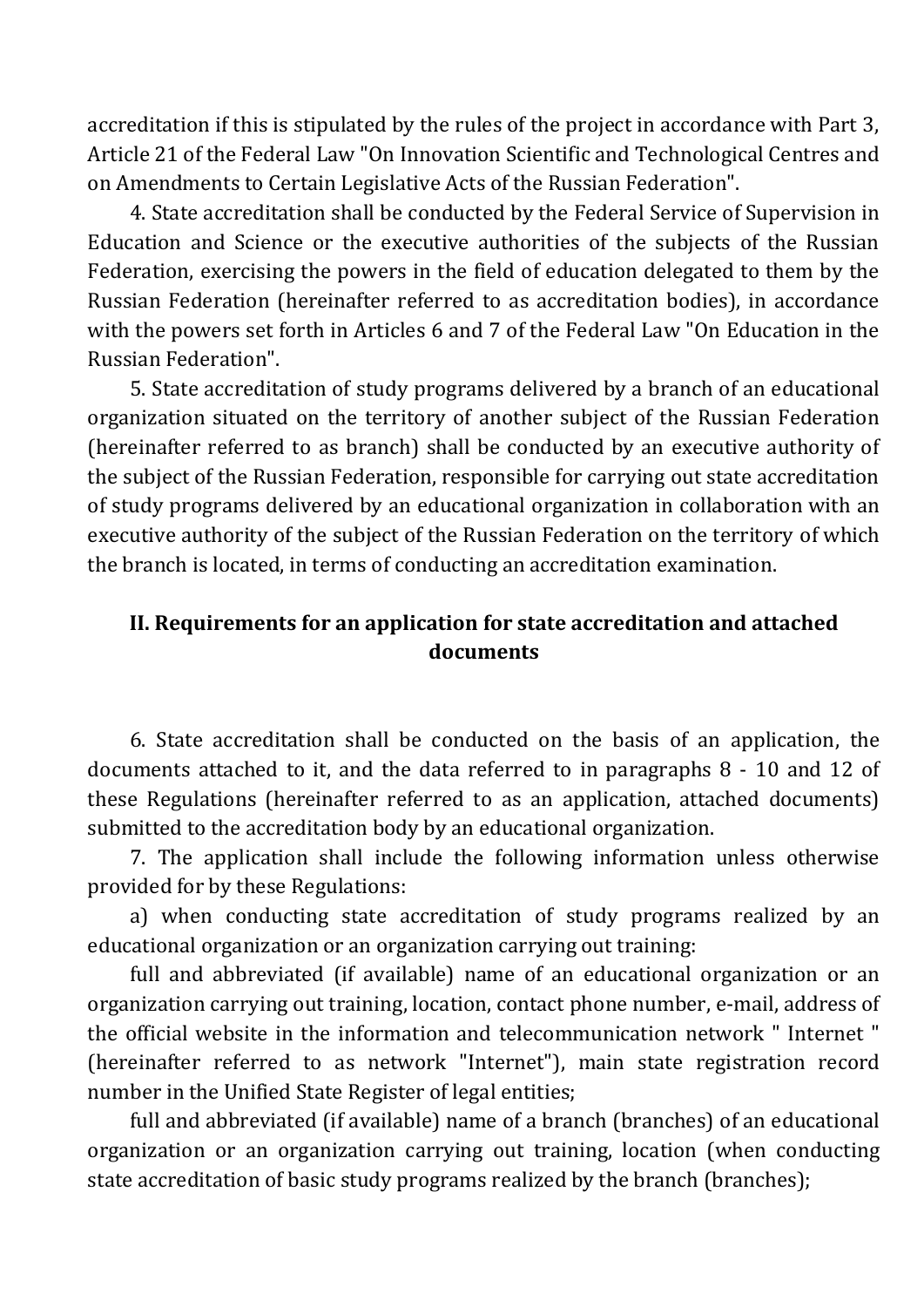taxpayer identification number, code of reason for tax registration at the tax department;

list of study programs declared for state accreditation with the specification of the levels of education, integrated groups of professions, specialties, and fields of training, modes of study, information about the use of an online mode of study programs' delivery, as well as about study programs' delivery with the use of e-learning and distance learning technologies;

informing about the necessity (lack of necessity) to keep an educational organization or an organization carrying out training informed about the progress of the state accreditation procedure via e-mail;

confirmation of the reliability of the information in the documents and materials published by the educational organization or organization carrying out training on its official website on the Internet;

b) when conducting state accreditation of study programs realized by an individual entrepreneur:

the individual entrepreneur's surname, first name and patronymic name (if any) (foreign citizens and stateless persons shall provide such information additionally together with the information in Latin alphabet letters specified in the identity document in accordance with the legislation of the Russian Federation), place of residence, details of the identity document, as well as contact telephone number and e-mail address (if any), address of the official web-site on the Internet (if any), main state registration number in the Unified State Register of Individual Entrepreneurs;

taxpayer identification number, insurance number of an individual personal account in the Mandatory pension insurance system;

list of study programs declared for state accreditation with the specification of the levels of education, integrated groups of professions, specialties, and fields of training, modes of study, information about the use of an online mode of study programs' delivery, as well as about study programs delivery with the use of e-learning and distance learning technologies;

informing about the necessity (lack of necessity) to keep the individual entrepreneur informed about the progress of the state accreditation procedure via e-mail;

confirmation of the reliability of the information in the documents and materials published by the individual entrepreneur on his/her official website of the Internet;

8. An educational organization shall attach the following documents to the application unless otherwise provided for by these Regulations:

a) a copy of the document on state registration of the organization carrying out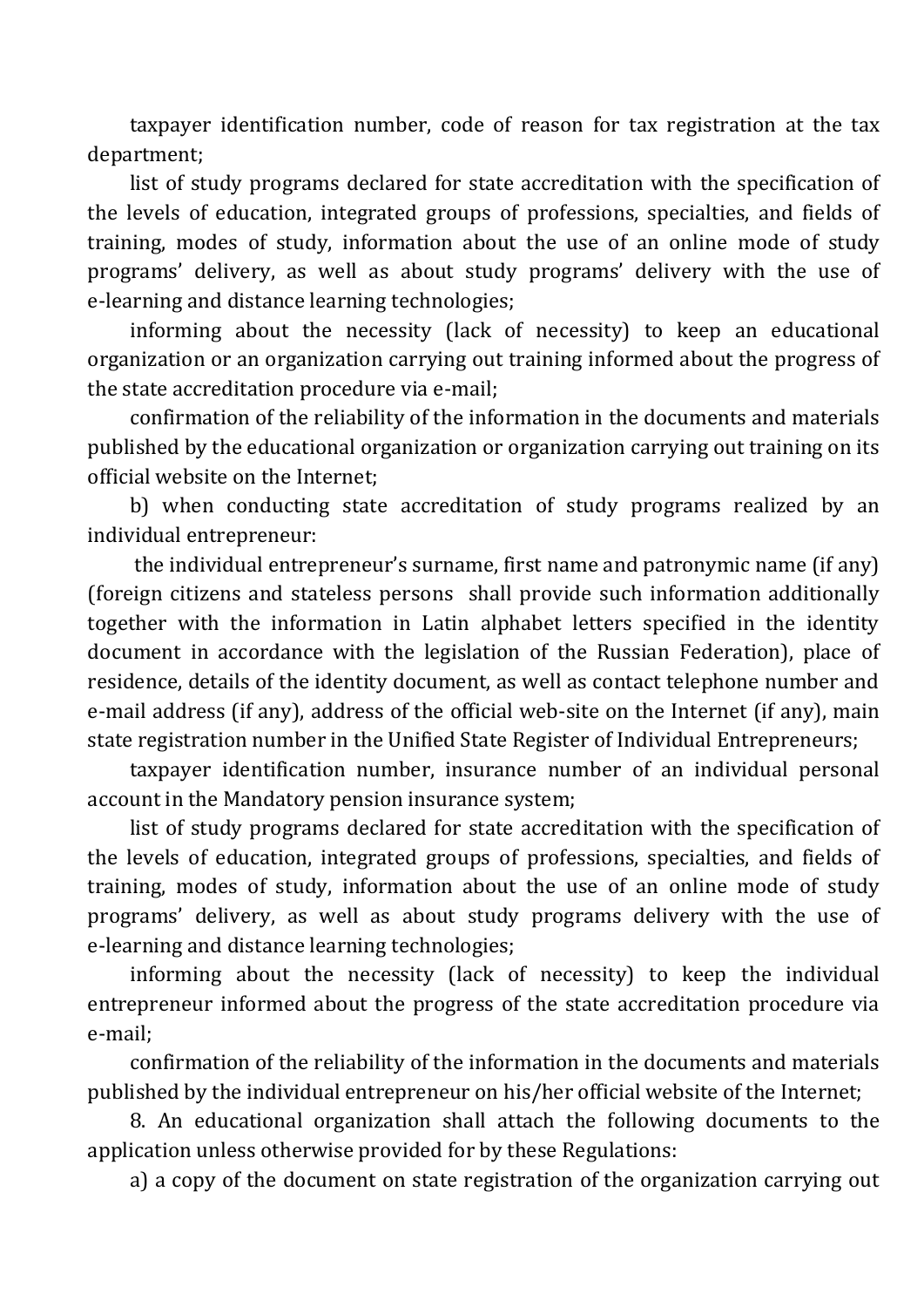educational activities in accordance with the legislation of the foreign state (for foreign organizations carrying out educational activities);

b) a copy of the individual entrepreneur's identity document (for an individual entrepreneur);

c) a power of attorney or other document confirming the right of the person providing the application and the attached documents to be an authorized person of the organization carrying out educational activities and to act on behalf of this organization;

d) information on the implementation of study programs declared for state accreditation in the forms approved by the Federal Service for Supervision in Education and Science;

e) documents containing information on having or not having public accreditation by Russian, foreign and international organizations and/or public professional accreditation;

f) the list of the attached documents.

8(1). When the documents specified in subparagraphs "a", "d" and "e" of paragraph 8 of these Regulations are published on the Internet on the official website of the organization carrying out educational activities as an electronic document with the e-signature of the organization's head, the organization carrying out educational activities has the right to provide the link to these documents in the list of attached documents, without providing the accreditation body with such documents in paper or electronic formats.

9. Private educational organizations founded by religious organizations, including religious educational organizations, in addition to the documents and information specified in paragraph 8 of these Regulations, shall attach an introduction of the religious organization (in case a religious organization is part of a centralized religious organization - the introduction of a centralized religious organization) and a copy of the registration certificate of the religious organization (centralized religious organization) on the territory of the Russian Federation.

10. The educational organization that establishes educational standards on an independent basis shall attach the copies of its local documents on establishing educational standards with the corresponding educational standards; these documents shall be attached to an application for state accreditation of study programs of higher education delivered in accordance with these standards, and in addition to the documents and data specified in paragraph 8 of these Regulations.

When publishing the educational standards in the form of an electronic document signed by the electronic signature of the head on the organization's official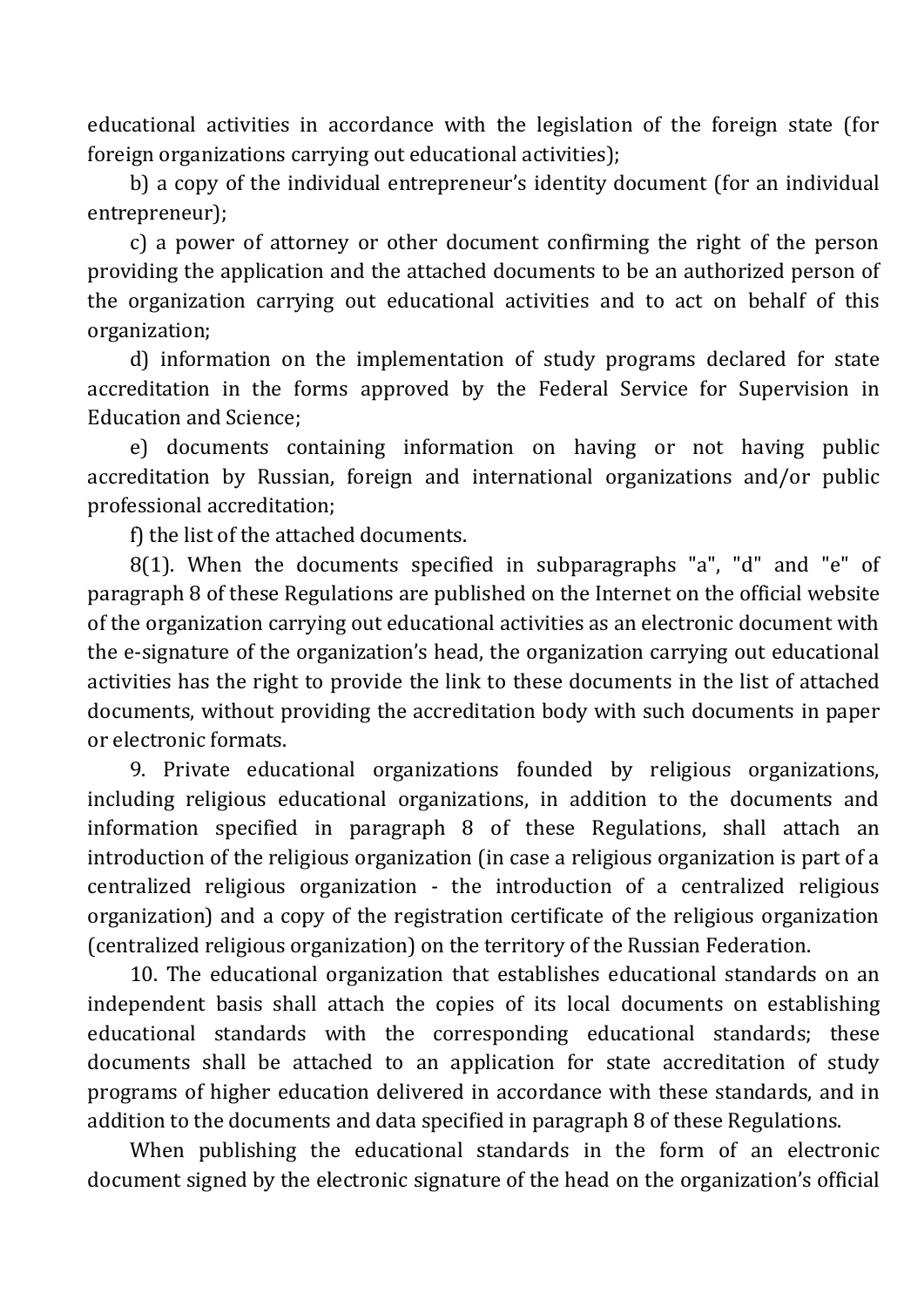website on the Internet, in the list of attached documents the educational organization has the right to indicate the link without submitting these documents to the accreditation body in a paper or electronic form.

11. In the application, the organization carrying out educational activities on the implementation of professional study programs containing information that constitutes the state secret shall specify the information on the license for working with the information constituting the state secret with the corresponding degree of secrecy.

No information constituting the state secret shall be included in the application and the attached documents, submitted to the accreditation body for the state accreditation by the organization carrying out educational activities in the implementation of professional educational programs containing the state secret.

12. An application of a diplomatic mission or a consular office of the Russian Federation, a representative office of the Russian Federation at the international (interstate, intergovernmental) organization (hereinafter referred to as a foreign mission), which has a specialized structural educational division (hereinafter referred to as a specialized division) shall be signed by the foreign mission head (or the acting head). The following documents shall be attached to the application:

a) a copy of the regulations on the specialized division (with the original or a duly certified copy);

b) curricula for basic programmes of general education implemented by the specialized division;

c) information on the educational materials used in the specialized division's educational activities in the form approved by the Federal Service for Supervision in Education and Science;

d) information on the implementation of educational programs in the form approved by the Federal Service for Supervision in Education and Science;

e) calendar education schedule;

f) education timetable;

g) minutes the Teaching Staff Council meetings during the last 3 years;

h) used teaching study programmes on the subjects;

i) information on the education of the teaching staff and the subjects taught by them in the form approved by the Federal Service for Supervision of Education and Science;

j) a list of the attached documents.

13. The attached documents in a foreign language shall be submitted with a duly certified translation into Russian.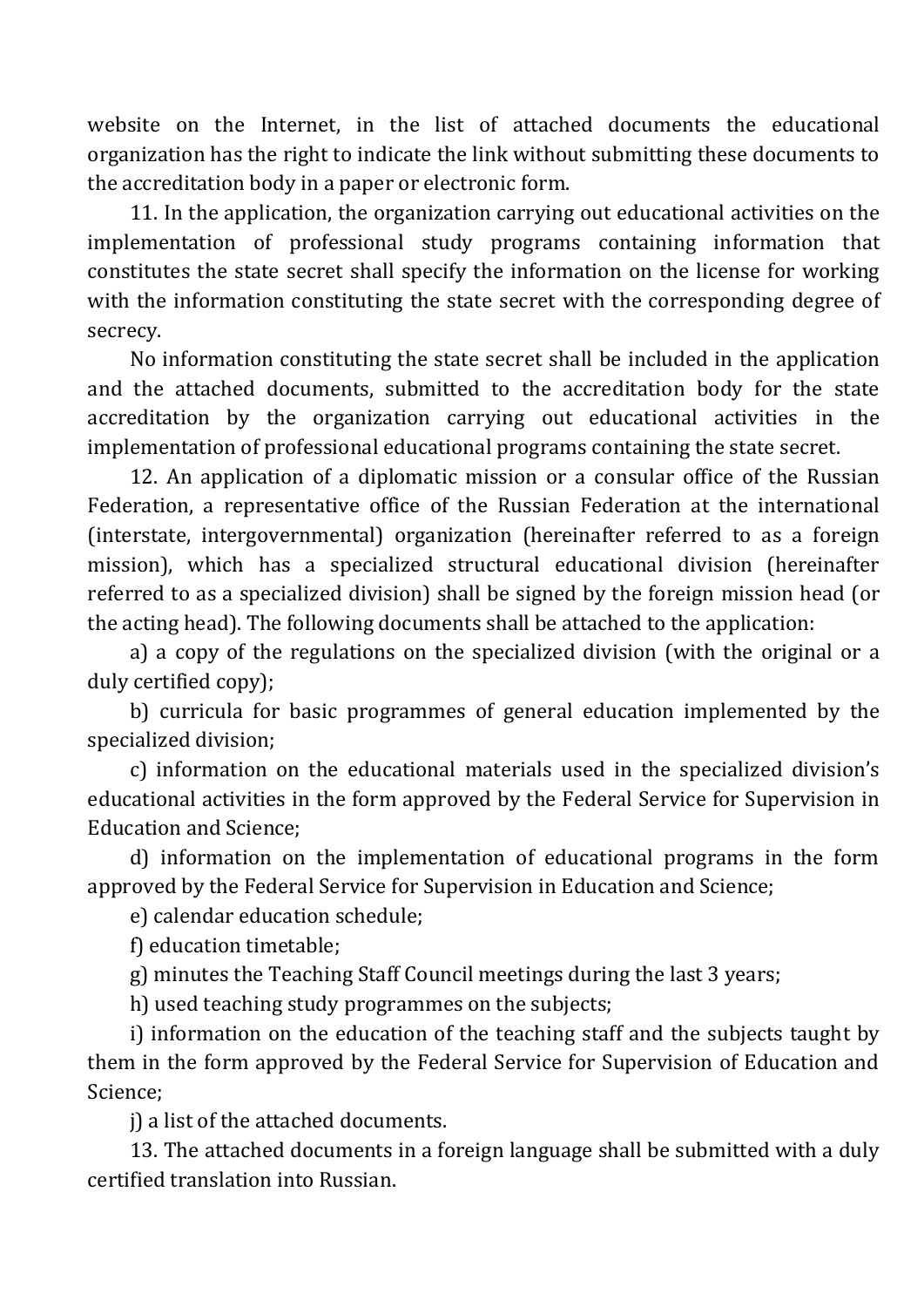14. The forms of application and the information on study programs attached to it as well as the requirements for their completion and design shall be approved by the Federal Service for Supervision in Education and Science.

## **III. Procedure for the submission by an educational organization of an application and the documents attached to it, the procedure for their receiving by an accreditation body**

15. An educational organization shall submit an application for state accreditation and the documents attached to it to the accreditation body in the following format:

a) in paper copy delivered by an authorized representative of an educational organization (for state accreditation in relation to a foreign mission – by an authorized representative of the foreign mission or the Ministry of Foreign Affairs of the Russian Federation) (hereinafter referred to as authorized representative) or by registered advice-of-receipt post with a list of contents;

b) in the form of an electronic document with an electronic signature sent via information and telecommunication networks, including Internet, federal state information system "Unified Portal for State and Municipal Services (functions)", regional portals for state and municipal services.

16. The accreditation body shall accept and register the application and attached documents according to the list within 1 working day from the date of receipt.

17. Within 10 working days from the date of the registration of the application and attached documents, the accreditation body shall verify (including with the use of the interagency electronic interaction system) if the organization's application and attached documents comply with the following requirements:

a) the state accreditation is in the competence of the accreditation body;

b) the study programs declared for state accreditation by the organization carrying out educational activities are licensed;

c) 1 year has passed since the date of the refusal or withdrawal of the state accreditation of the organization carrying out the educational activities;

d) there is no failure to carry out the accreditation body's order on rectifying the revealed violation of the education legislation requirements (except for the order issued prior to the submission of the documents for the re-issuance of the state accreditation certificate in accordance with subparagraphs "a", "c" and "d" of paragraph 78 of these Regulations, as well as the order issued only with regard to the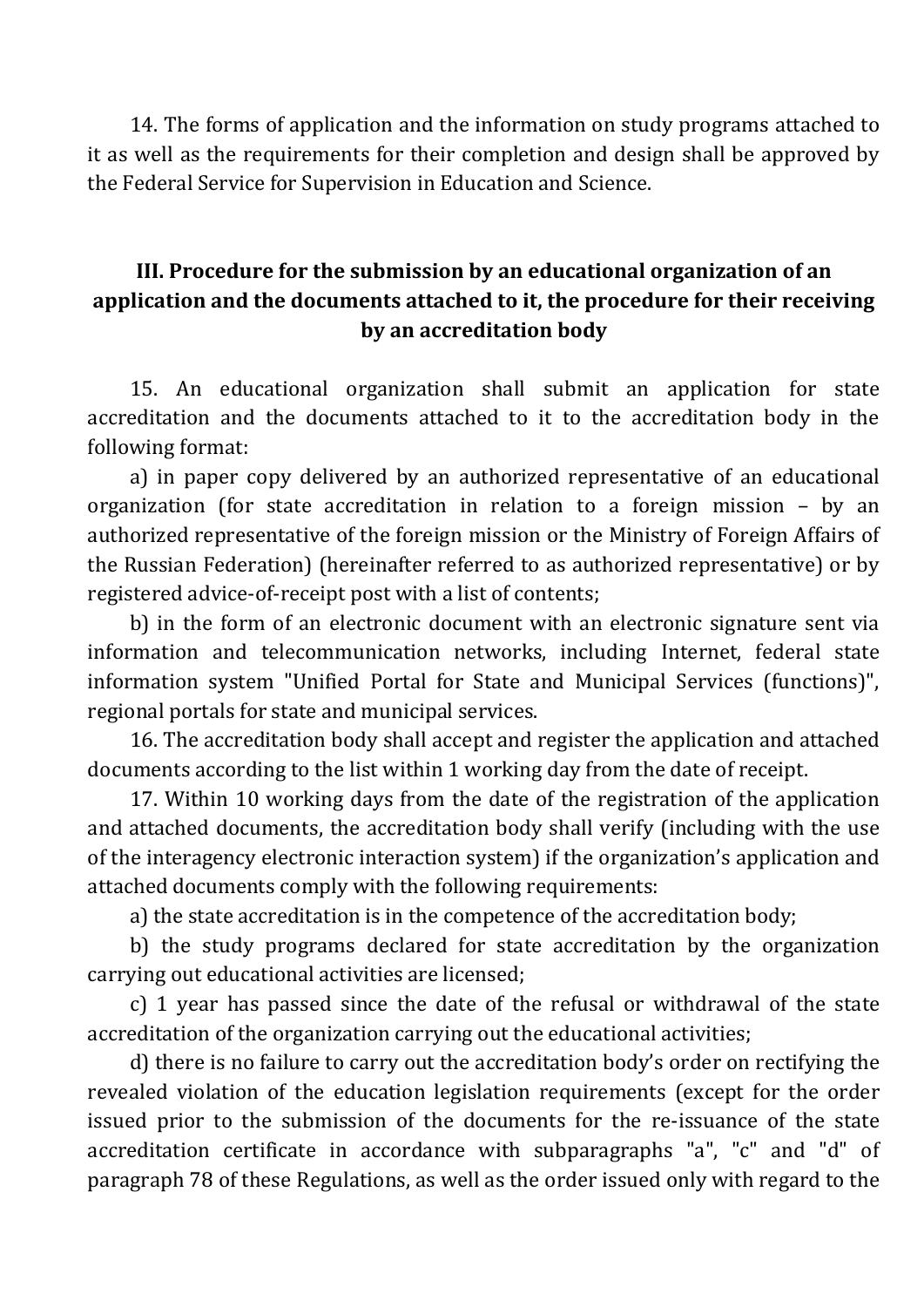study programmes in the organization's branch(s) which are not declared for the state accreditation or only with regard to pre-school educational programs, basic programs of professional training and (or) further educational programs.

e) there is no accreditation body's executive order on the state accreditation suspension in full or with regard to certain levels of education, integrated groups of professions, specialties, and fields of training;

f) the application and all the attached documents are completed and designed correctly and in full.

18. In case the organization carrying out educational activities, as well as applications and attached documents comply with the requirements specified in paragraph 17 of these Regulations, the application, and attached documents shall be considered on the merits within 10 working days from the date of their registration. Within 10 working days from the day of taking the application and attached documents for consideration on the merits, the accreditation body shall send the relevant notification to the organization carrying out educational activities or hand it to its authorized representative.

19. In the case of compliance of the organization carrying out educational activities with the requirements specified in subparagraphs "a" - "e" of paragraph 17 of these Regulations and non-compliance with the requirements specified in subparagraph "f" of paragraph 17 of these Regulations, the accreditation body shall send a notice of non-compliance to the organization carrying out educational activities or hand over to its authorized representative within 10 working days from the date of registration of the application and attached documents.

The notice of non- compliance shall contain the information that the application and attached documents cannot be accepted for consideration on the merits because of their non-compliance to the established requirements (specifying the noncompliance), as well as the information that within 2 months from the date of the accreditation body's sending the notice of non-compliance, it is necessary to submit the correctly completed application and the attached documents and (or) missing documents to the accreditation body.

20. In case if the organization carrying out educational activities has submitted correctly completed application and attached documents and (or) missing documents within 2 months from the day of the accreditation body's sending the notice of non-compliance (hereinafter - documents submitted upon the notice), the accreditation body shall accept and register them in accordance with paragraphs 16 and 17 of these Regulations.

If the application and the attached documents comply with the requirements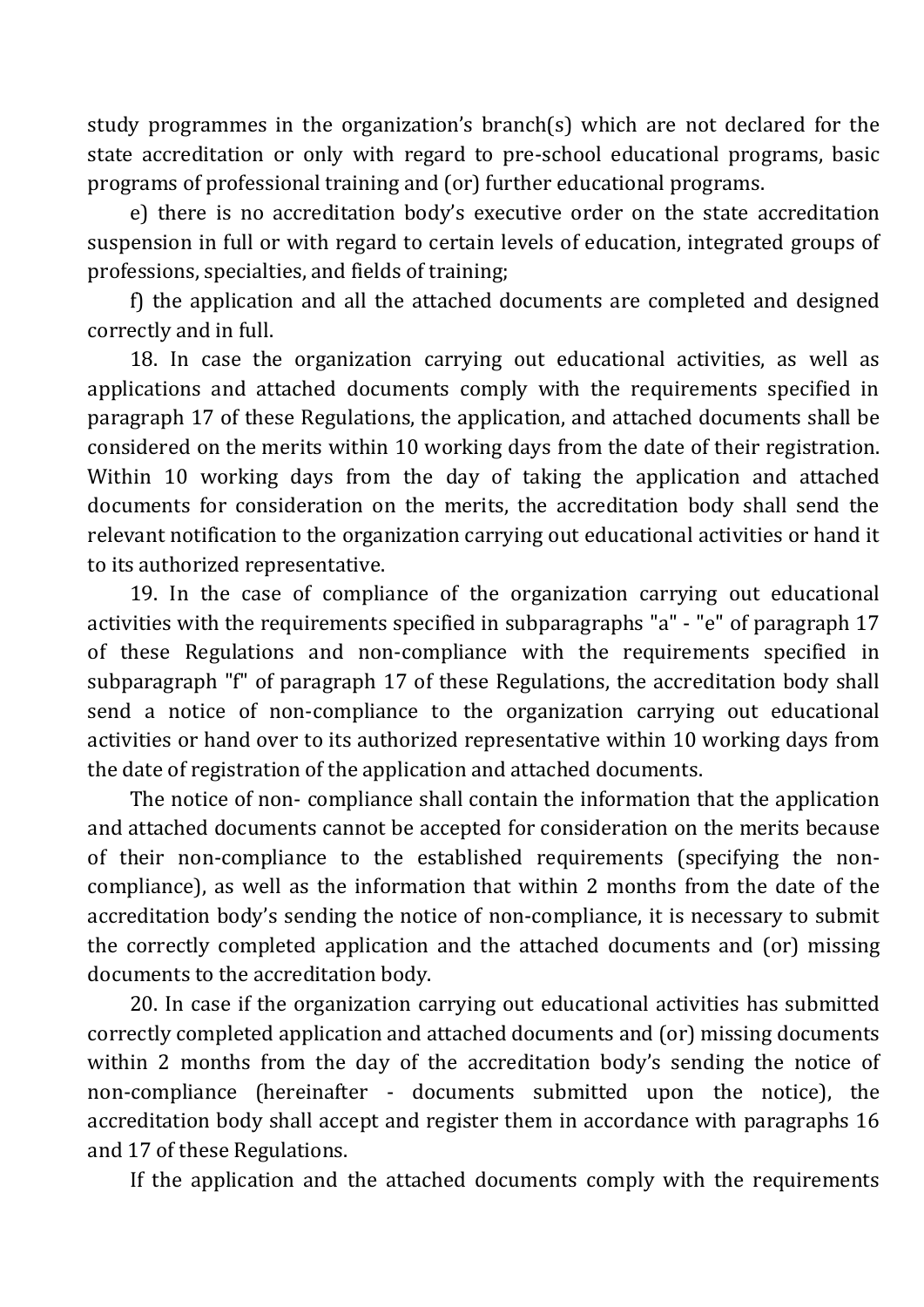specified in subparagraph "f" of paragraph 17 of these Regulations, the application, and the attached documents shall be taken for consideration on the merits within 10 working days from the date of registration of the documents submitted upon the notice. Within 10 working days from the day of taking an application and attached documents for consideration on the merits, the accreditation body shall send the relevant notification to the organization carrying out educational activities or hand it over to its authorized representative.

21. In case the organization carrying out educational activities doesn't comply with any requirement specified in subparagraphs "a" - "e" of paragraph 17 of these Regulations, or the organization hasn't submitted properly and correctly completed application and attached documents and (or) missing documents within 2 months from the date of the accreditation body's notice of non-compliance, or the documents submitted upon the notice don't comply with the requirements in subparagraph "f" of paragraph 17 of these Regulations, the accreditation body shall reject to accept the organization's application and attached documents for consideration on the merits and then within 10 working days from the date of registration of the application and attached documents (from the date of registration of documents submitted upon the notice) or from the date of expiration of the 2-month period the accreditation body shall return them to the organization by sending them to its address (by the registered advice-of-receipt post or in the form of an electronic document signed electronically if the documents were sent as specified in subparagraph "b" of paragraph 15 of these Regulations) or by handing them to the authorized representative. The fact of handing the application and attached documents to the authorized representative shall be certified by his signature.

22. After taking the organization's application and the documents attached to it for consideration on the merits the accreditation body on shall draw up an accreditation file on the educational organization that shall be kept by the accreditation body in accordance with the established procedure. The accreditation file shall include:

a) application and the documents attached to it;

b) the accreditation body's executive order on conducting the external review;

c) conclusion on the external review, external review reports;

d) administrative documents of the accreditation body on granting or refusal of state accreditation, reissuing of the state accreditation certificate, issuing a duplicate of accreditation certificate, temporary suspension, renewal, termination or withdrawal of state accreditation;

e) copy of the state accreditation certificate (temporary certificate, certificate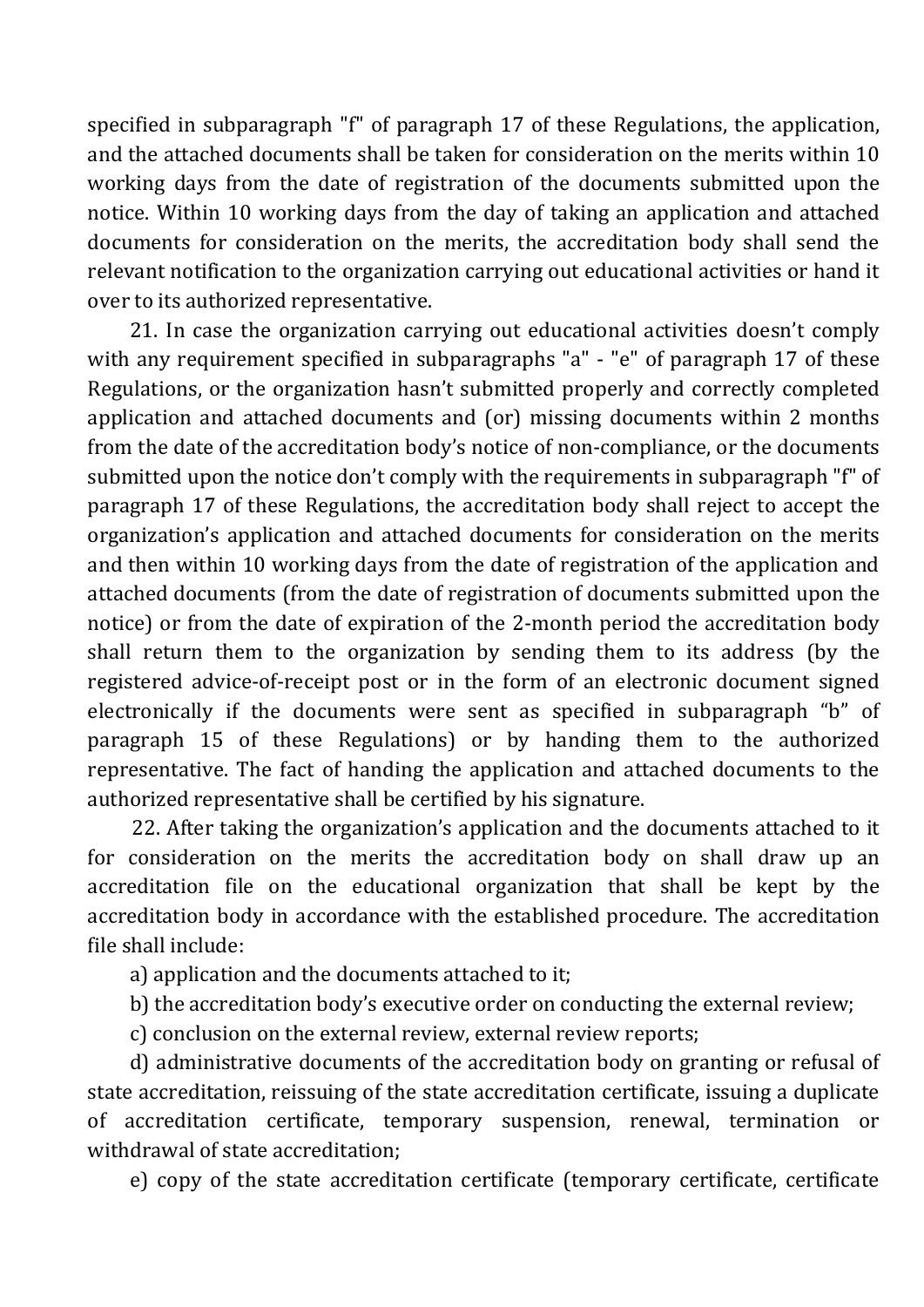duplicate) with supplements.

23. In case the interaction between the accreditation body and the organization carrying out educational activities was with the use of public information and telecommunication networks, as well as the Internet including the federal state information system "Unified Portal of State and Municipal Services (Functions)", the accreditation body shall make the accreditation file in the form of an electronic document signed with an electronic signature in accordance with the Federal Law "On Electronic Signature".

23(1). The accreditation body shall verify the information in the documents submitted by the organization carrying out educational activities.

24. An educational organization shall have the right to submit another application not earlier than a year after refusal or withdrawal of its state accreditation.

#### **IV. External review procedure**

25. State accreditation shall be granted based on the results of the external review to determin whether the content and quality of students' training in study programs declared for state accreditation by an educational organization comply with federal state educational standards (hereinafter referred to as external review). External review of study programs ensuring the implementation of educational standards, shall not include evaluation of the content of students' training.

External review of study programs delivered by an educational organization shall be carried out separately, and at each of its branches.

26. External review of study programs realized by an educational organization together with its branch shall be conducted simultaneously (in the organization and its branch) with due regard to the list and scope of academic disciplines (modules) determined by the curriculum.

27. The external review procedure shall involve experts who have the required qualifications and expertise in the fields of the study programs declared for state accreditation (hereinafter referred to as experts), and (or) expert organizations that meet the specified requirements (hereinafter referred to as expert organizations).

28. The accreditation body shall certify experts and expert organizations and maintain an electronic register of experts and expert organizations. The register shall be available on the official web site of the accreditation body.

Experts and expert organizations are accredited for the period of 5 years

29. The qualification requirements for experts, requirements for expert organizations, the procedure for selecting experts and expert organizations for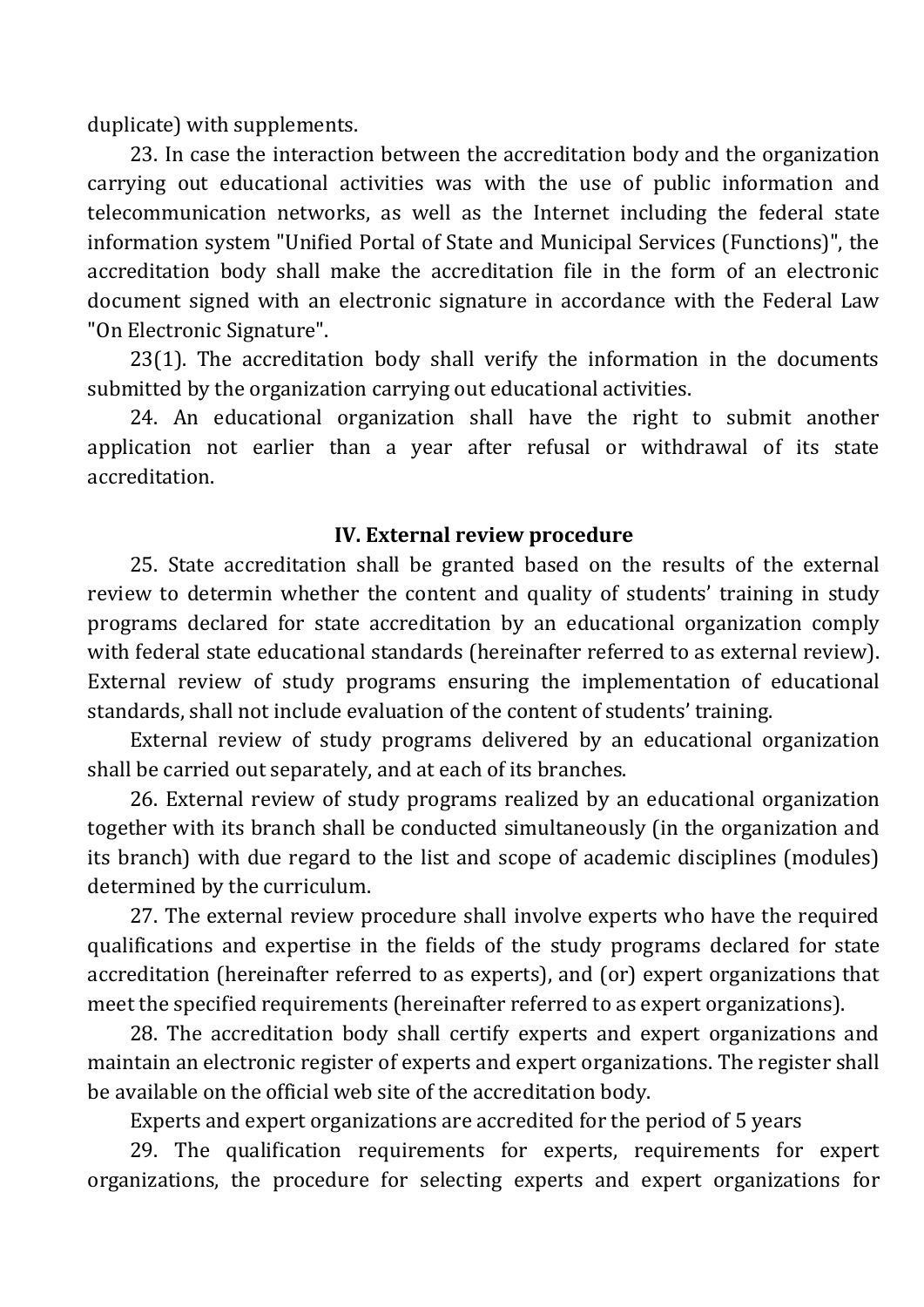carrying out the external review, the procedure for their accreditation of experts and expert organizations and its termination as well as the procedure of the maintenance of the register of experts and expert organizations shall be established by the Federal Service for Supervision in Education and Science.

30. Involving experts and (or) expert organizations to conduct an external review of study programs delivered by an educational organization and each of its branches shall be implemented in accordance with an executive order on conducting the external review and civil law contract made with them.

31. The executive order of an accreditation body on conducting the external review, which determines the composition of experts and (or) representatives of expert organizations (hereinafter referred to as expert panel) shall specify:

a) full name of an accreditation body;

b) full name of an educational organization or branch, which are subject to external review;

c) begin and end dates of the external review procedure;

d) names, middle names and family names (if available) of experts (or) representatives of expert organizations included into an expert panel (hereinafter referred to as members of the expert panel), indicating the person appointed as the head of the expert panel ;

e) list of study programs assigned to each member of the expert panel, indicating the level of education, integrated job groups of professions, specialties, and fields of training;

f) full name of the accreditation body officer supervising the expert panel work during the external review procedure and responsible for the review of the expert panel conclusion on the external review results.

32. Executive order referred to in paragraph 31 hereof, shall be issued within 30 days of the receipt of an application and the documents attached for consideration on its merits and shall be published on the official website of an accreditation body in the network "Internet" within 3 working days from the date of its issue.

33. The external review shall be conducted with a site visit to an educational organization or its branch by an expert panel unless otherwise provided for by these Regulations.

The procedure of expert panel work including the procedure of carrying out an external review (with or without the site visit), the powers of the head and members of the expert panel, the procedure for making a report on the external review and the conclusion of the expert panel shall be established by the Federal Service for Supervision in Education and Science.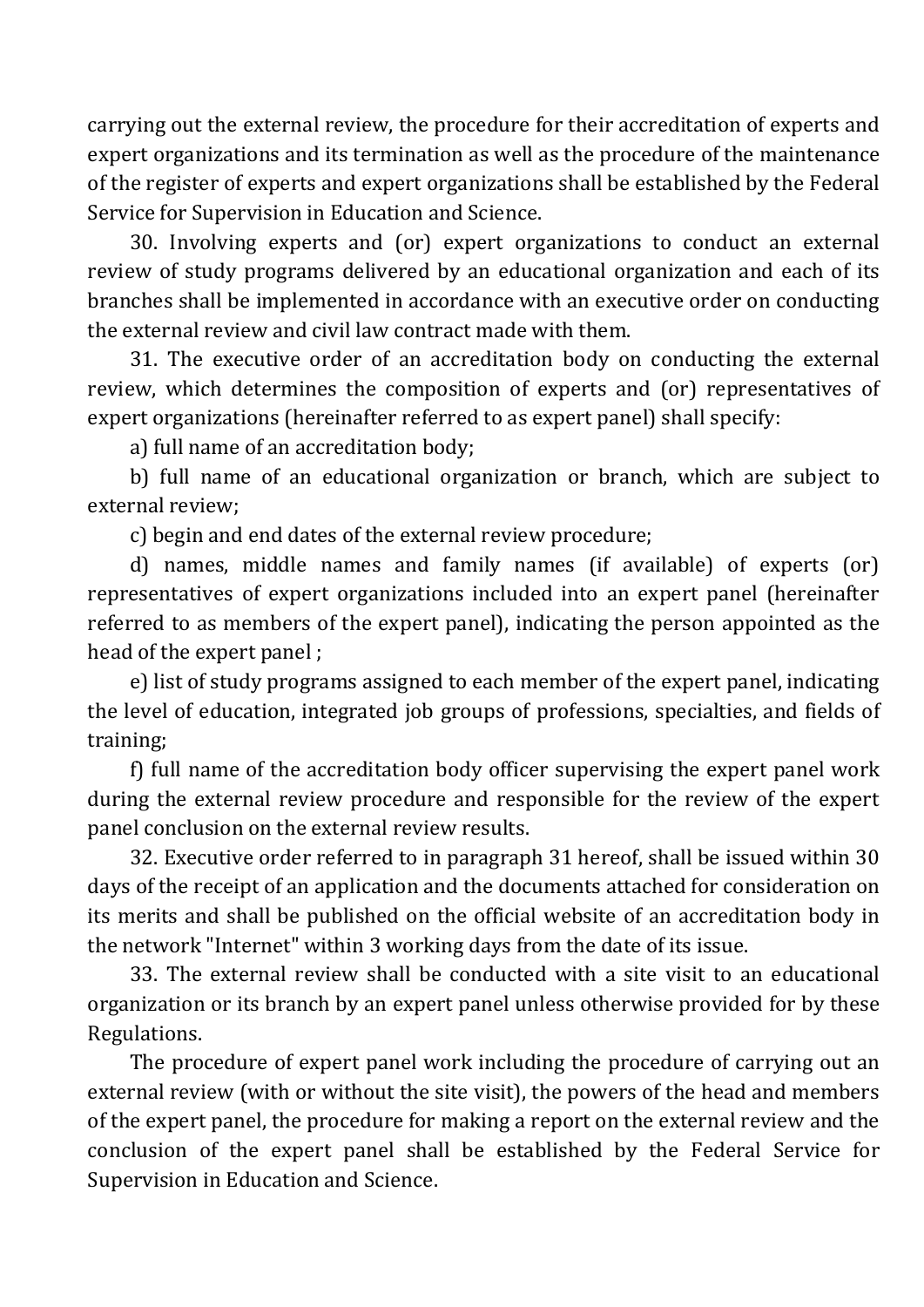34. The external review shall be conducted without a site visit to an educational organization if study programs declared for state accreditation are realized by a foreign educational institution.

35. External review shall be conducted without a site visit to an educational organization or its branch by the decision of an accreditation body if study programs submitted for state accreditation shall be delivered by:

a) a Russian educational organization located outside the territory of the Russian Federation;

b) an educational organization founded in accordance with the international treaty of the Russian Federation and carrying out educational activities outside the territory of the Russian Federation;

c) a foreign educational organization carrying out educational activities outside the territory of the Russian Federation;

d) an organization carrying out educational activities pursuing to get a reissued certificate of state accreditation on the study programmes that were not accredited before, with the exception of study programmes containing information constituting state secrets;

e) the organization carrying out educational activities specified in paragraph 7 of Part 1 of Article 6 of the Federal Law "On Education in the Russian Federation", with the exception of organizations carrying out educational activities with study programs not accredited before and being granted the state accreditation for the first time, as well as organizations carrying out educational activities on study programmes containing information constituting the state secrets;

f) the organization carrying out educational activities with the information on an independent evaluation of the quality of students' training in the study programmes declared for state accreditation that is taken into account in the state accreditation procedure as established by Section V(1) of these Regulations.

35(1). In case the executive authorities of the Russian Federation constituent entities that exercise the powers delegated by the Russian Federation in the sphere of education conduct the external review on the study programs implemented in the branch located in another constituent entity of the Russian Federation, they may engage experts and expert organizations accredited by the accreditation body of the constituent entity of the Russian Federation in the territory of which the respective branch is located.

36. When conducting the external review the expert panel shall use

a) the application and the attached documents specified in paragraphs 8, 9 – 12 of these Regulations;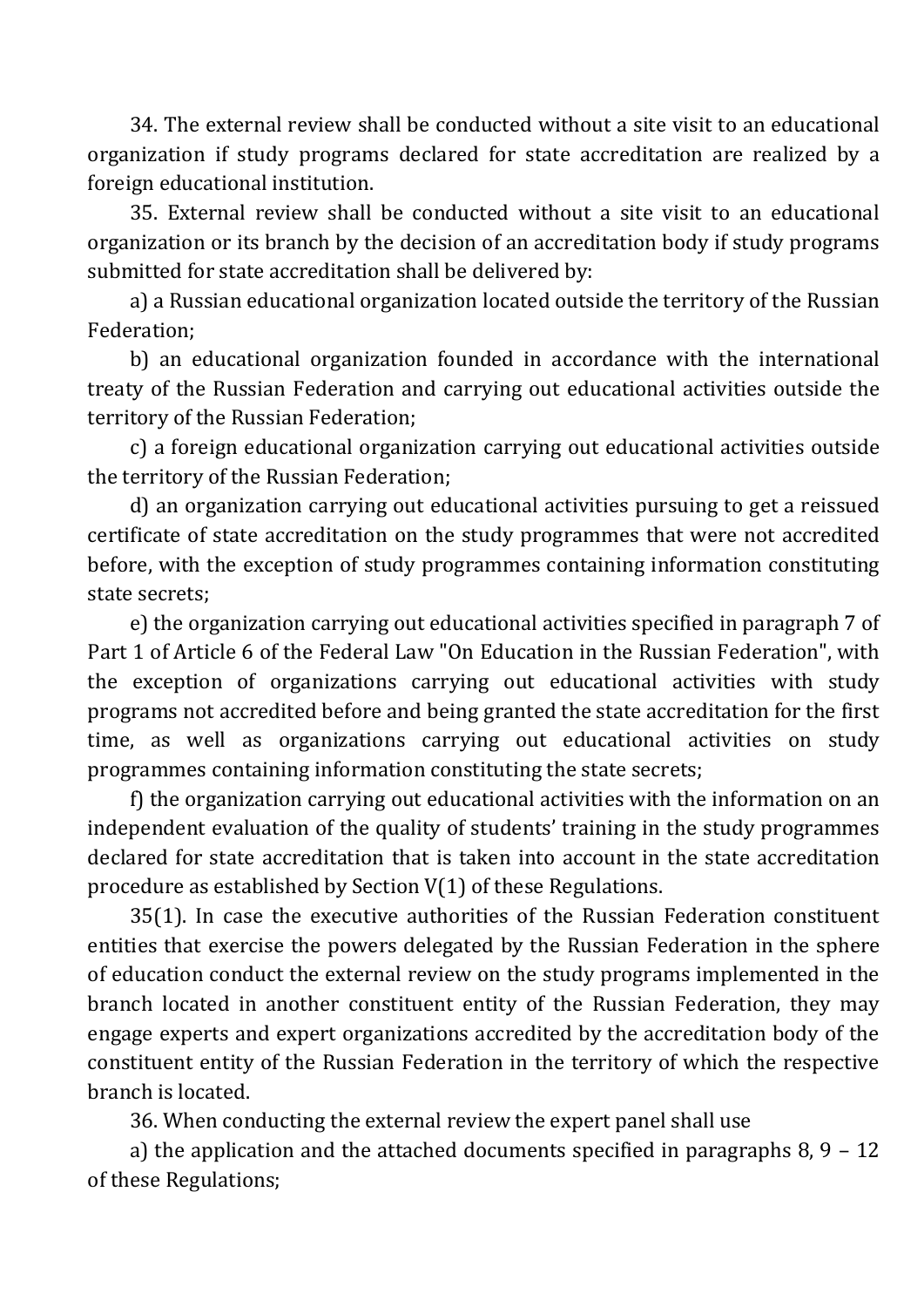b) documents and materials received upon the written request of the expert panel (in the case of conducting the external review without the site visit - upon the request of the accreditation body) from the organization in accordance with the list of documents and materials required for conducting the external review established by the Federal Service for Supervision in Education and Science;

c) information on the independent evaluation of the quality of the students' training in respect of the study programmes declared for state accreditation, stipulated by Section V(1) of these Regulations;

d) information on the results of the evaluation of the quality of students' training as a result of assessing their achieved learning outcomes in the study programmes declared for state accreditation.

36(1). Documents and materials required for the accreditation external review shall be submitted by the organization carrying out educational activities for the period corresponding to the period corresponding to the period of mastering this study program. These documents and materials can be submitted in the form of an electronic document signed with an electronic signature as established by the legislation of the Russian Federation, including on electronic media.

It is not allowed to request from the organization carrying out educational activities for the documents and materials which are not included in the list of documents and materials required for conducting the accreditation external review, established by Federal Service on Supervision in Education and Science, and also documents and materials on paper in case they are published on the official site on the Internet" or in electronic systems of the organization carrying out educational activities in the form of the electronic document with the e-signature of the organization's head. The head of the organization carrying out educational activities shall be responsible for providing the expert panel with access to such documents as well as for their actuality and reliability.

During the external review with the site visit, the expert panel shall have the right to see the original documents and materials posted on the official website of the organization carrying out educational activities on the Internet in order to verify them.

When conducting the external review on study programs implemented by a foreign mission, they shall use the documents and information provided in accordance with paragraph 12 of these Regulations.

36(2). In case of non-submission of documents and materials in accordance with subparagraph "b" of paragraph 36 of these Regulations, the expert shall draw up an act of non-submission of documents during the external review (hereinafter - the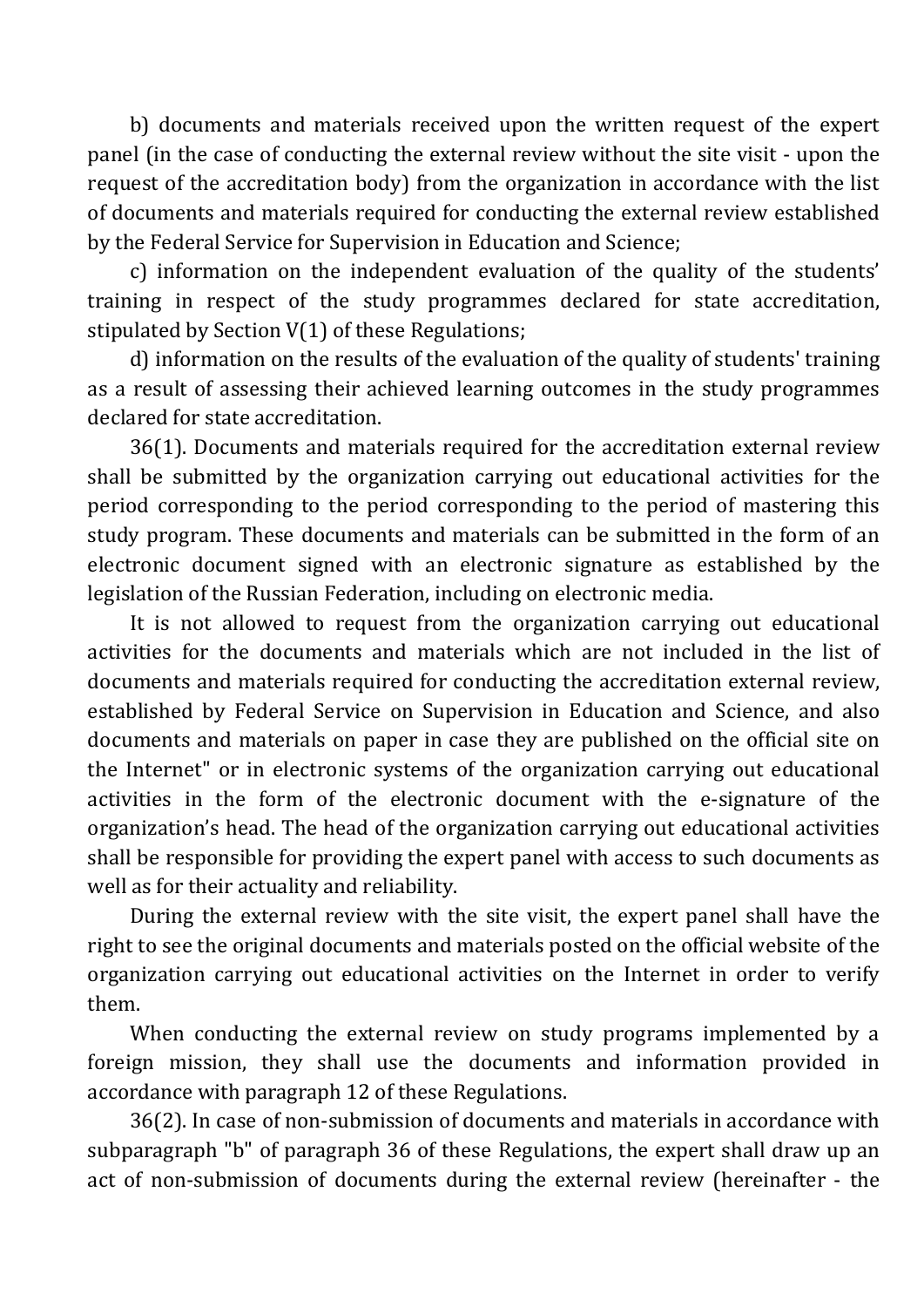act)in the form established by the Federal Service for Supervision in Education and Science, which shall be signed by the expert and the head of the expert panel.

In the case of an external review with a site visit, the head of the organization carrying out educational activities or his/her authorized representative shall get acknowledged with the act via his/her signature on it.

The act shall contain:

full name of the head of the organization carrying out educational activities or the authorized representative;

full name of the expert panel member who requested the documents and materials;

the date of the request for the documents;

the list of documents not submitted upon the written request for documents; date of the act.

The act shall be attached to the report of the expert on the external review stipulated by paragraph 41 of these Regulations.

37. When conducting an external review with a site visit to an educational organization or its branch, the members of an expert panel shall show a head or other official representative of the educational organization identity documents, the head of the expert panel shall present a copy of the executive order of an accreditation body on conducting the external review. The educational organization or its branch shall provide members of the expert panel with workplaces with access to the Internet.

38. When conducting an external review of study programs delivered exclusively by means of e-learning, distance learning technologies, an expert panel shall have access to the electronic information-educational environment in order to analyze student learning outcomes and determine whether students have an opportunity to comprehensively acquire study programs, regardless of their location.

39. In case of the external review of the study programs implemented using a network form:

a) in the case the study programmes of an educational organization with which an agreement on the network form of study programmes implementation has been concluded, are state-accredited, the accreditation body shall take into account the results of the previous state accreditation, and the external review is conducted for the study programmes implemented by the organization carrying out educational activities independently;

b) in the case the study programmes of an educational organization with which an agreement on the network form of study programmes implementation has been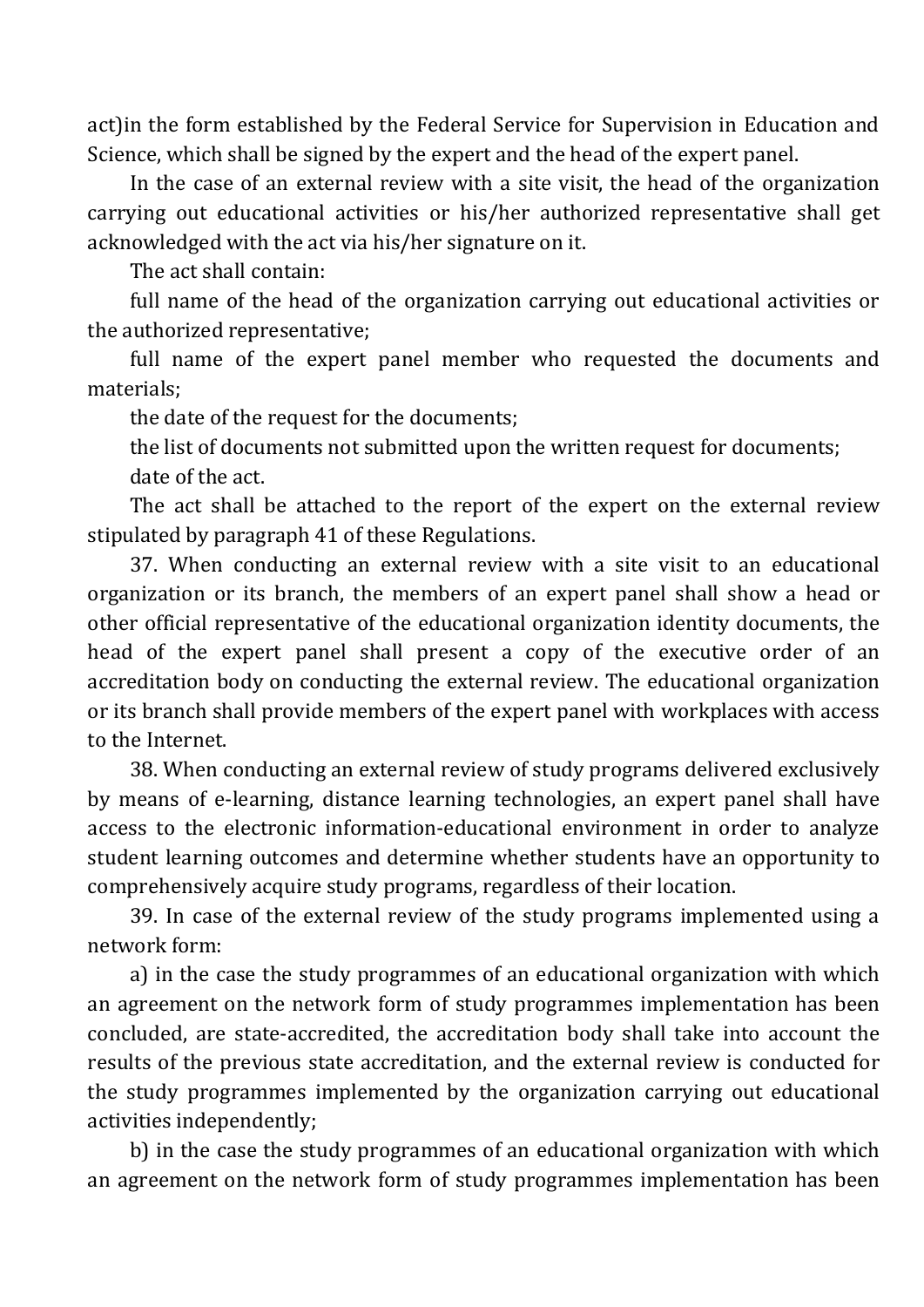concluded, are not state-accredited, the accreditation body takes into account the students' results obtained during the mastering of study programmes in the organization, participating in the implementation of study programmes in a network form.

39(1). If during the external review with the site visit the expert has identified non-compliance of the content and (or) quality of students' training with the FSES requirements, he/she shall inform the expert panel head about the identified non-compliance.

The expert panel head shall inform the head of the educational organization or an authorized representative about the identified non-compliance of the content and (or) quality of students' training with the FSES requirements.

Within 5 days from the date of receipt of the information on the identified noncompliance the organization carrying out educational activities has the right to take measures to eliminate the revealed non- compliance and provide the expert panel with the documents confirming the non-compliance elimination, including in the form of an electronic document signed by the head of the educational organization.

40. (repealed)

41. Upon completion of the external review procedure members of an expert panel shall prepare reports on the external review of the study programs assigned to them (hereinafter referred to as external review reports).

If an educational program doesn't comply with federal state educational standards the expert panel shall attach to its external review report the copies of documents confirming the above non-compliance verified by an educational organization.

42. The head of an expert panel:

a) shall organize and coordinate the work of the expert panel;

b) at the end of the external review procedure shall prepare the conclusion of an expert panel based on external review reports drawn up in accordance with the external review findings (hereinafter referred to as external review conclusion), and on the day established in the accreditation body's executive order shall send it to the accreditation body with the external review reports attached.

43. Within 3 working days from the receipt of the expert panel conclusion, the accreditation body shall send its copy to an educational organization or hand it with signed acknowledgment to an authorized representative of the educational organization and shall publish it on the official website on the Internet.

44. Expert panel conclusion shall contain the following information:

a) the date of the expert panel conclusion;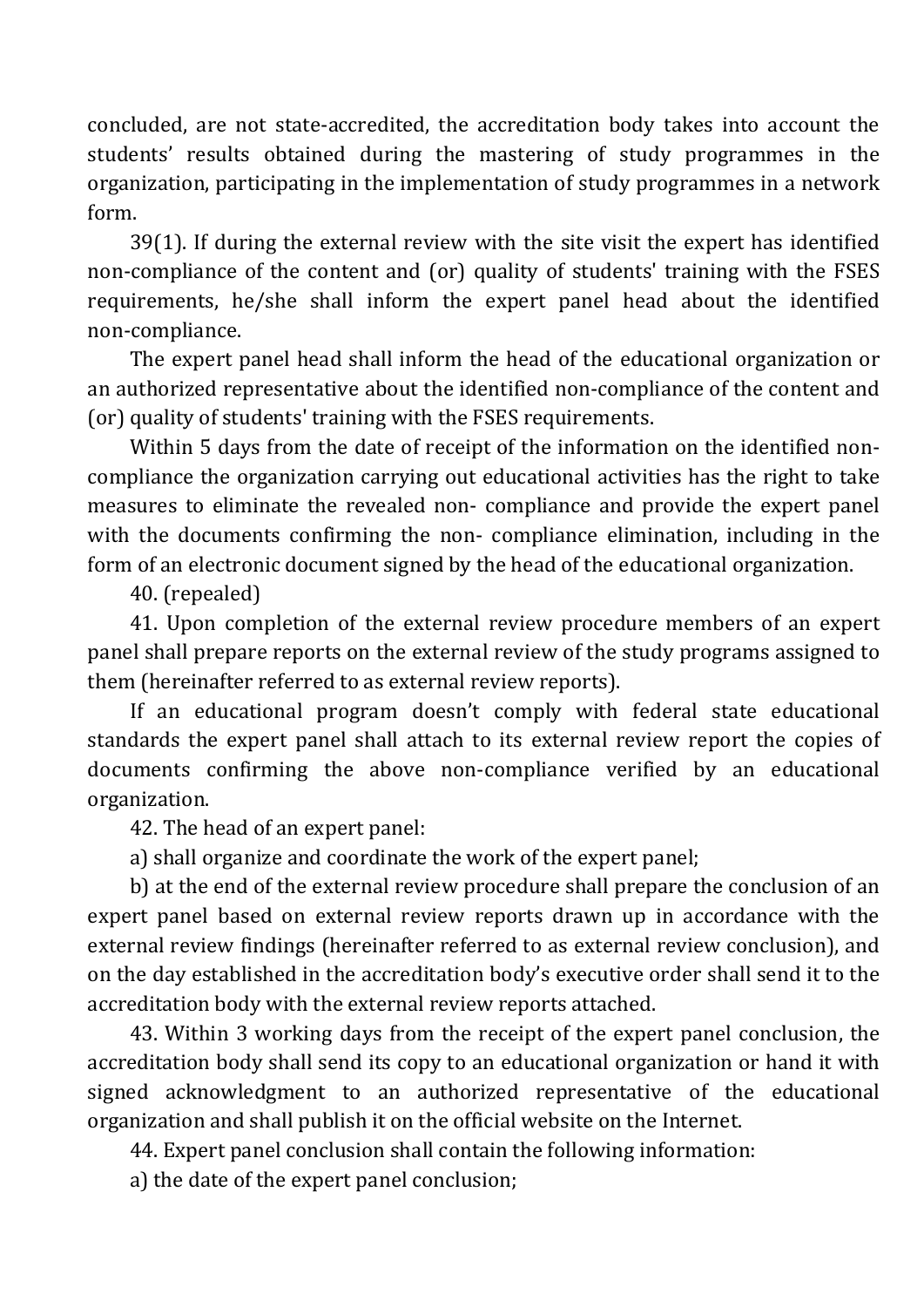b) full name of an educational organization or its branch which were subject to external review;

c) information on the documents and materials provided by the educational organization or its branch for external review, as well as the information on the act specified in paragraph 36(2) of these Regulations (if any);

d) specification of the content and quality of students' training in the study programs declared for state accreditation and the information on the identified non-compliance of the content and (or) quality of students' training with the FSES requirements (there shall be a note of their elimination during the external review if it happened so), or the conclusion on compliance of the content and the quality of students' training with the relevant FSES requirements for each study program declared for state accreditation.

45. (repealed)

46. External review report shall contain the specification of the content and quality of students' training in the organization's study programs declared for state accreditation, a list of documents and (or) materials reviewed during the procedure of external review and the students' training assessment results together with the methods and tools used for the learning outcomes assessment.

In case of revealing the non-compliance of the study program with FSES requirements, the report shall specify the part of the relevant FSES where the non-compliance has been revealed and a detailed description of the revealed noncompliance. copies of the documents certified by the organization carrying out the educational activity, or the copies of the documents and the materials posted on the official website on the "Internet", certified by an electronic signature of the head of the organization carrying out the educational activity shall be attached to the report on the external review

If during the external review the organization carrying out educational activities has made changes to the documents to eliminate the identified non-compliance, the report shall contain the relevant information and copies of the documents.

47. The forms of an external review report and expert panel conclusion shall be established by the Federal Service for Supervision in Education and Science.

48. (repealed)

49. Accreditation body shall consider the expert panel conclusion and decide whether the content and quality of students' training at the educational organization and at each of its branches correspond or don't correspond to the federal state educational standards with regard to the level of education, integrated groups of professions, specialties and field of training of each educational program declared for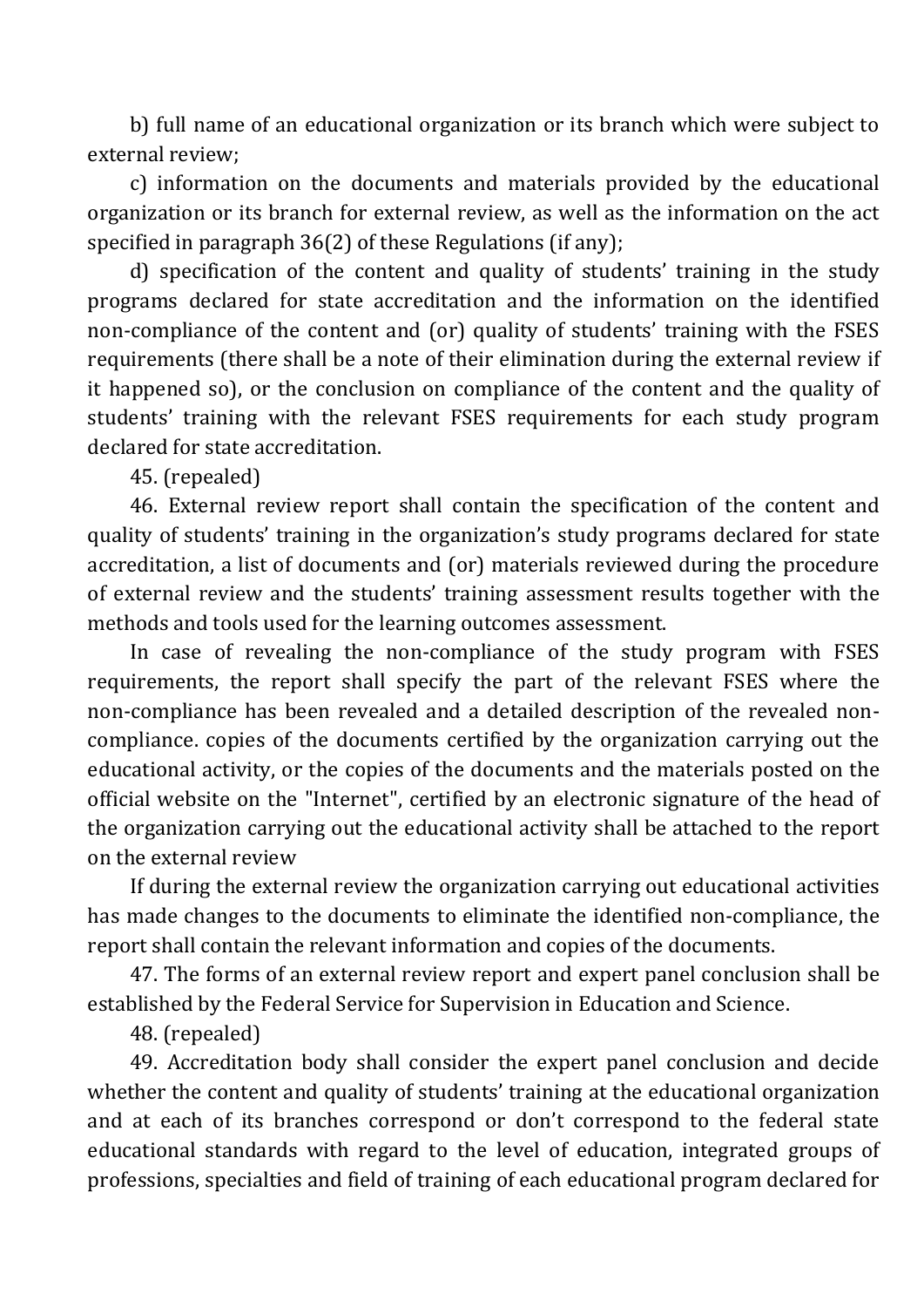state accreditation.

Based on the expert panel conclusion, the accreditation body officer responsible for its consideration shall draw up an act on the results of the conducted external review with the conclusions on whether the content and quality of the students' training in the organization carrying out educational activities, including such information on each its branch comply with the FSESs. The form of the act on the external review results shall be established by the accreditation body.

49(1). The conclusion of the expert group shall be considered negative if it contains:

a) information on non-submission by the organization carrying out the educational activity or its branch to an expert panel member or its head of the documents and (or) materials in accordance with subparagraph "b" of paragraph 36 of these Regulations;

b) information on the revealed and not eliminated non-compliance of the content and (or) quality of the students' training with the FSES requirements in the study programmes declared for state accreditation during the external review; the non-compliance can concern:

structure of the basic study programmes and their scope;

personnel and material and technical conditions of study programmes implementation;

results of study programmes acquisition.

### **V. Special characteristics of the external review procedure during state accreditation**

50. In case of the external review of a study program implemented by a private educational organization with a religious organization (except theological educational organizations) as the founder, teaching staff's education and qualification is confirmed taking into account the information on the qualifications of those with theological degrees and theological titles implementing the academic subjects, courses and disciplines (modules) of religious education (religious component).

In case of the external review of a study program implemented by a theological educational organization, teaching staff's education and qualification is confirmed taking into account the information on the qualifications of those with theological degrees and theological titles.

In order to ensure that the peculiarities of the educational activities of a private educational organization with a religious organization as its founder are taken into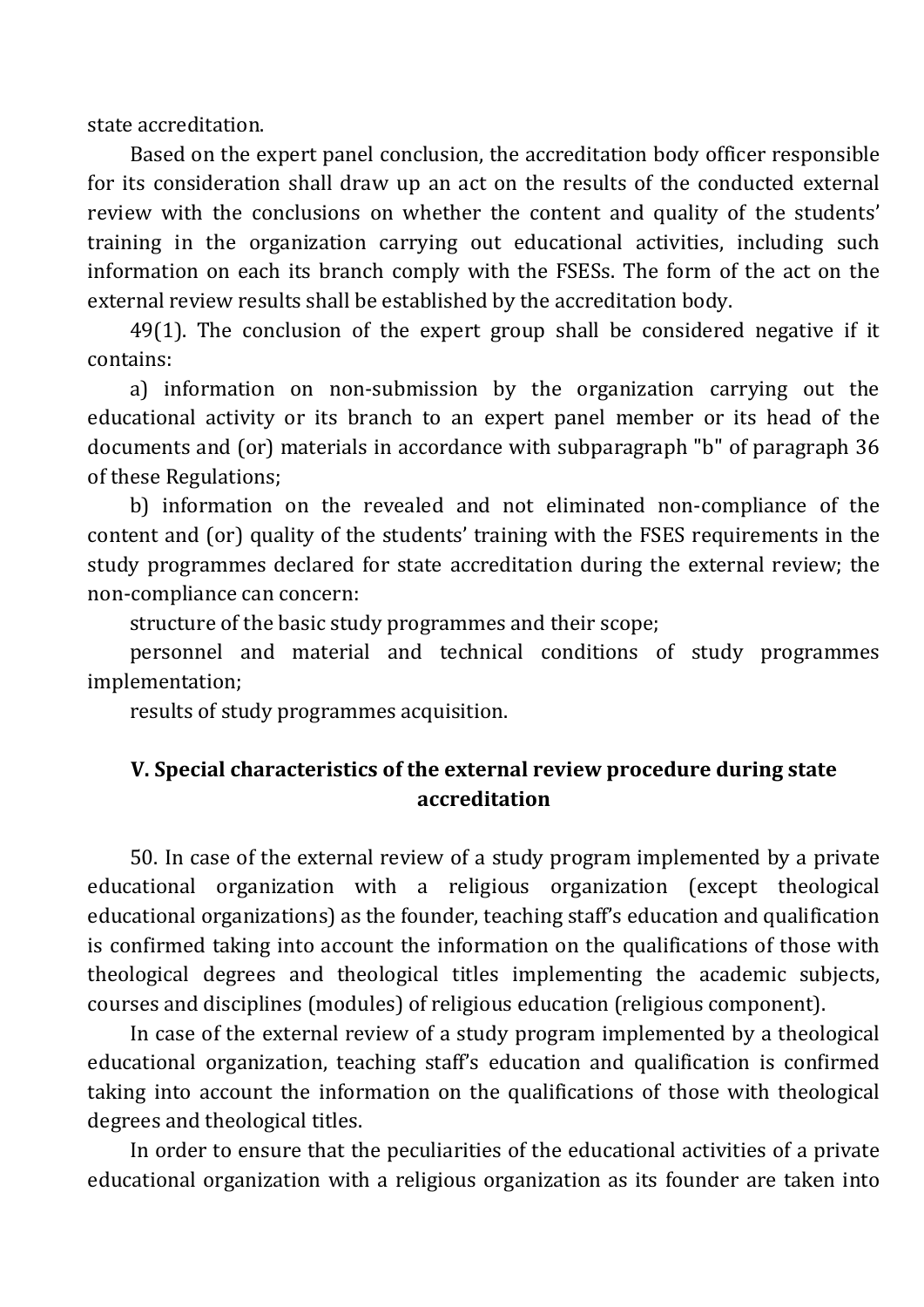account during the external review, the expert panel shall include experts from among the religious organizations' employees that meet the requirements for experts specified in paragraph 29 of these Regulations (hereinafter - requirements for experts), and (or) representatives of expert organizations that are religious organizations and meet the requirements for expert organizations specified in paragraph 29 of these Regulations (hereinafter - requirements for expert organizations).

51. In case of the external review of study programs implemented by a foreign mission, experts shall meet the requirements to experts and (or) requirements to expert organizations representatives and shall be included in the expert panel on the advice of the Ministry of Foreign Affairs of the Russian Federation in accordance with the procedure established by the Federal Service for Supervision of Education and Science.

52. The external review of study programs of higher education implemented by an educational organization according to the educational standards established on an independent basis shall not include an external review of the content of student's training as it is stated in Part 12 of Article 92 of the Federal Law "On Education in the Russian Federation". The external review of the quality of students' training shall be shall be conducted in accordance with the level of the study program by analyzing the students' learning outcomes.

53. When conducting an accreditation external review of professional study programs containing information constituting state secrets implemented by an educational organization under the jurisdiction of the federal executive authority in the field of security, the federal executive authority responsible for the development of state policy, statutory regulation, control and supervision in the field of state security, the federal executive authority responsible for the development of state policy, statutory regulation and supervision in the field of state security, and the federal executive body responsible for the development of state policy, statutory regulation and supervision in the field of internal affairs, the experts meeting the requirements for experts and (or) representatives of expert organizations shall be included in the expert panel on advice of these federal executive authorities in accordance with the procedure established by the Federal Service for Supervision of Education and Science.

54. When conducting an accreditation external review of professional study programs containing information constituting state secrets implemented by an organization carrying out educational activities, the experts shall meet the requirements to the experts and (or) representatives of the expert organizations and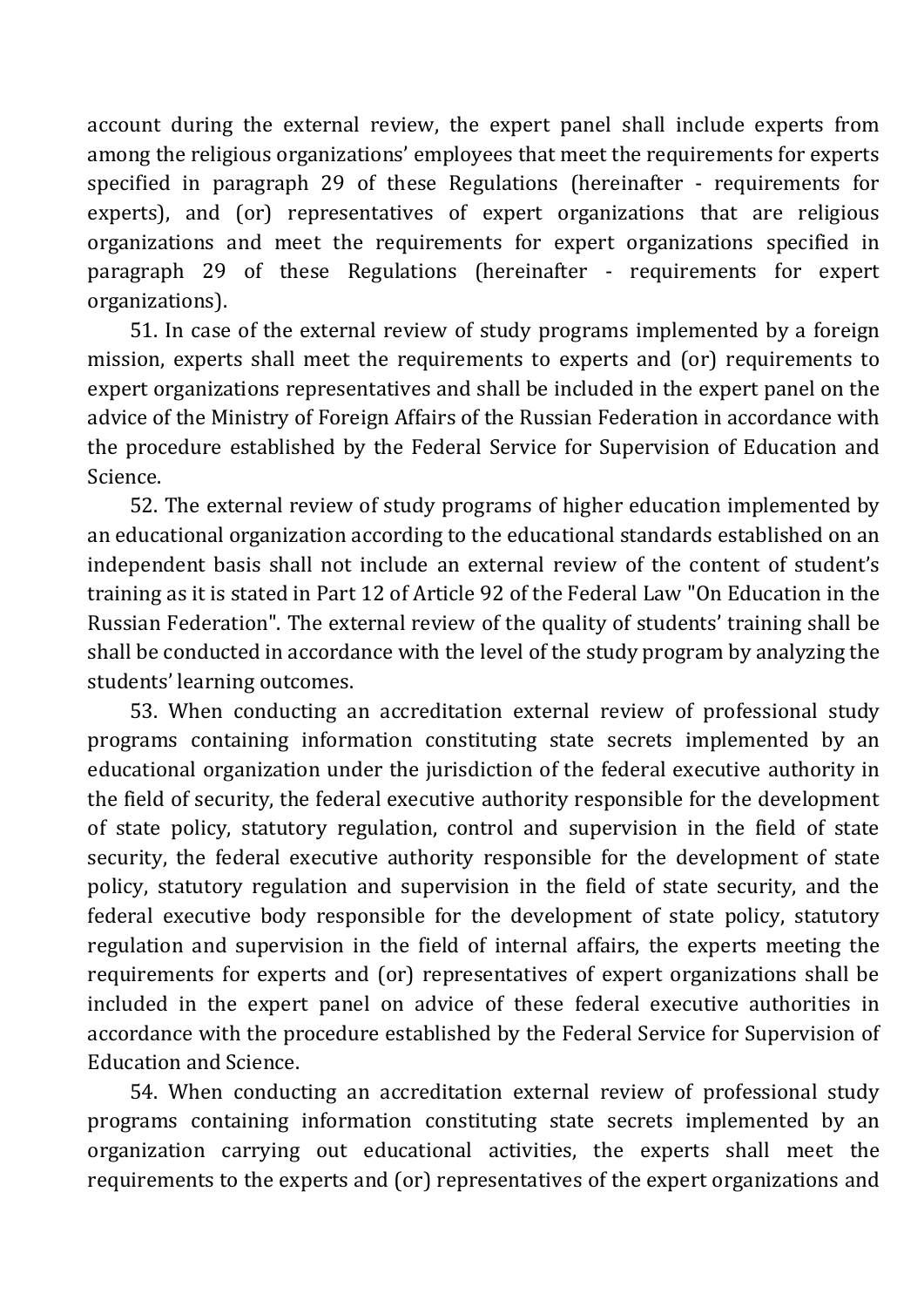shall be eligible for work with information constituting the state secret of the corresponding secrecy degree and admitted to it in the established procedure.

55. When conducting an accreditation external review of study programmes containing information constituting state secrets and implemented by the educational organization under the jurisdiction of the federal executive authority in the field of security, the federal executive authority performing the functions of state policy development, statutory regulation and supervision in the field of state guard, the federal executive authority responsible for the state policy development, statutory regulation and supervision in the field of military defense, and the federal executive authority responsible for the state policy development, statutory regulation and supervision in the field of internal affairs, the procedure of the expert panel work, the list of documents and materials requested by the expert panel as provided for in paragraph 36 of these Regulations shall be agreed upon by the relevant federal executive authority.

56. The expert panel members conducting an on-site accreditation external review of professional study programs containing information constituting state secrets, implemented by the organization carrying out educational activities or its branch, shall be admitted to the organization or its branch upon showing their documents specified in paragraph 37 of these Regulations together with the certificate of admission to the information constituting state secrets in the appropriate form and the executive order to accomplish the task. The expert's travel documents as well as the mentioned above certificate and order shall be executed at the place of the expert's primary employment.

57. The external review reports and the conclusion on the external review results with regard to professional study programmes containing information constituting the State secret must not contain information constituting the State secret.

The information on the external review of professional study programmes, containing information constituting the state secret, published by the accreditation body on its official Internet website in accordance with paragraphs 32 and 48 of these Regulations, must not contain information constituting the state secret.

58. To carry out the accreditation external review of professional study programs in the field of information security, the procedure of the expert panel work, the list of documents and materials requested by the expert panel in accordance with paragraph 36 of these Regulations shall be agreed upon with the federal executive authority in the field of security and the federal executive authority in the field of counteraction to technical intelligence and technical information protection.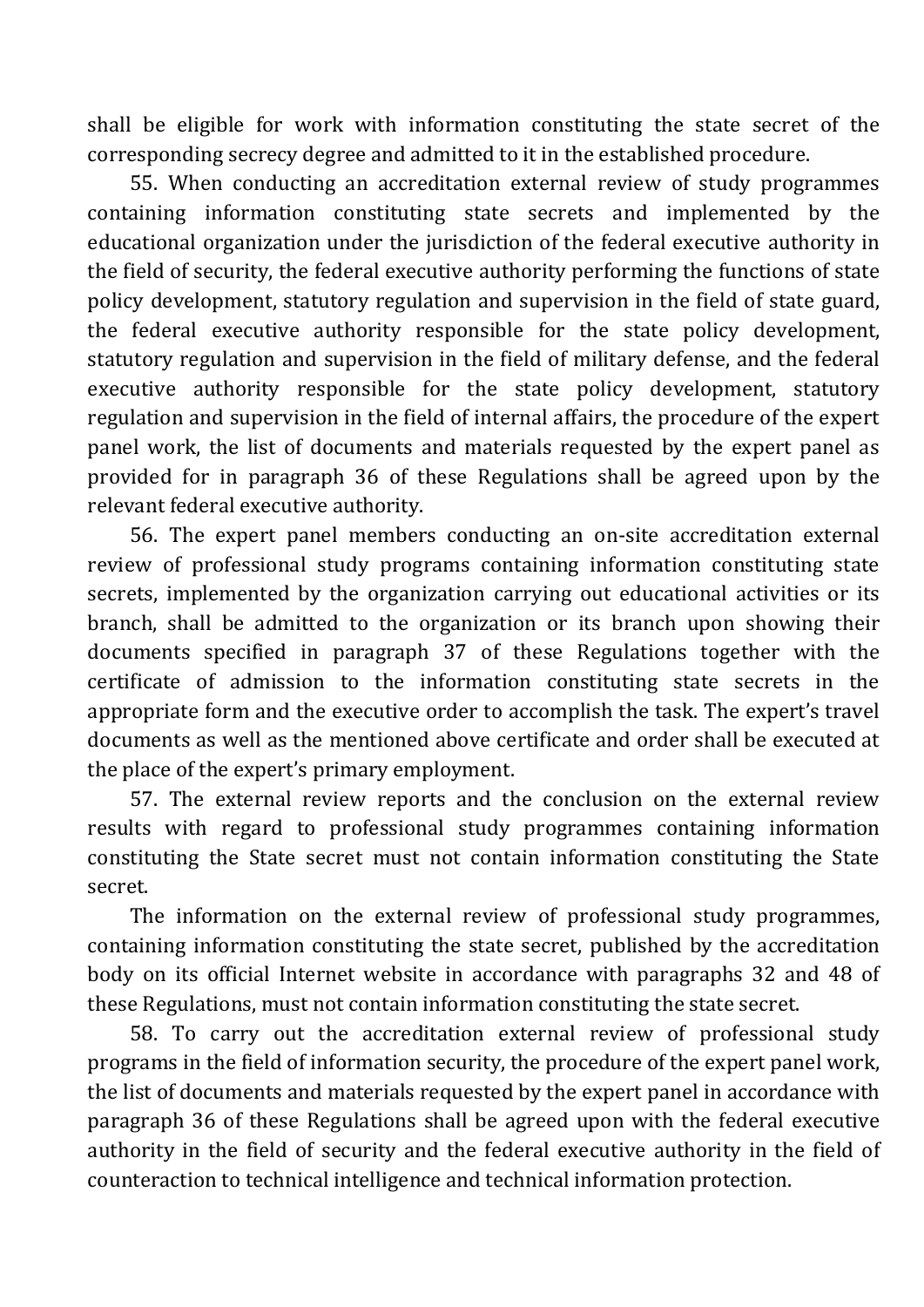58(1). In case of external review of study programs with no graduates in the current academic year in the organization carrying out educational activities, the documents and materials requested by the expert panel (accreditation body) shall be submitted by the organization for the period of the study program implementation.

## **V (1). Procedure of consideration of the information on the independent evaluation of the students' training quality when conducting state accreditation**

58(2). When conducting state accreditation, they take into account the information on the independent evaluation of the students' training quality in the study programs declared for state accreditation in the organization carrying out educational activities, except for organizations carrying out educational activities and under the jurisdiction of the federal executive authorities specified in paragraph 1 of Article 81 of the Federal Law "On Education in the Russian Federation".

The expert panel shall take into account the results of an independent evaluation of the students' training quality in case it has been received by the accreditation body and carried out within 3 years prior to the submission date of the state accreditation application. This independent evaluation shall be conducted by the legal entities carrying out an independent evaluation of the students' training quality in accordance with Article 95.1 of the Federal Law "On Education in the Russian Federation" (hereinafter referred to as organizations), that:

a) use evaluation tools recommended by the federal educational and methodical associations in accordance with the standard regulations on educational and methodical associations in the education system and/or that have been agreed upon by the Council on Professional Qualifications (if any) when carrying out an independent evaluation of the students' training quality;

b) belong to all-Russian or other associations of employers, associations (unions) or other organizations representing and/or uniting the professional community in the professional sphere;

(c) involve experts with the qualifications corresponding to the levels of education and professions, specialties, and fields of training under the independent evaluation of the students' training quality.

58(3). The expert panel also takes into account the results of an independent evaluation of the students' training quality received as part of international comparative research in education in accordance with the criteria and requirements of Russian, foreign and international organizations.

58(4). The results of an independent evaluation of the students' training quality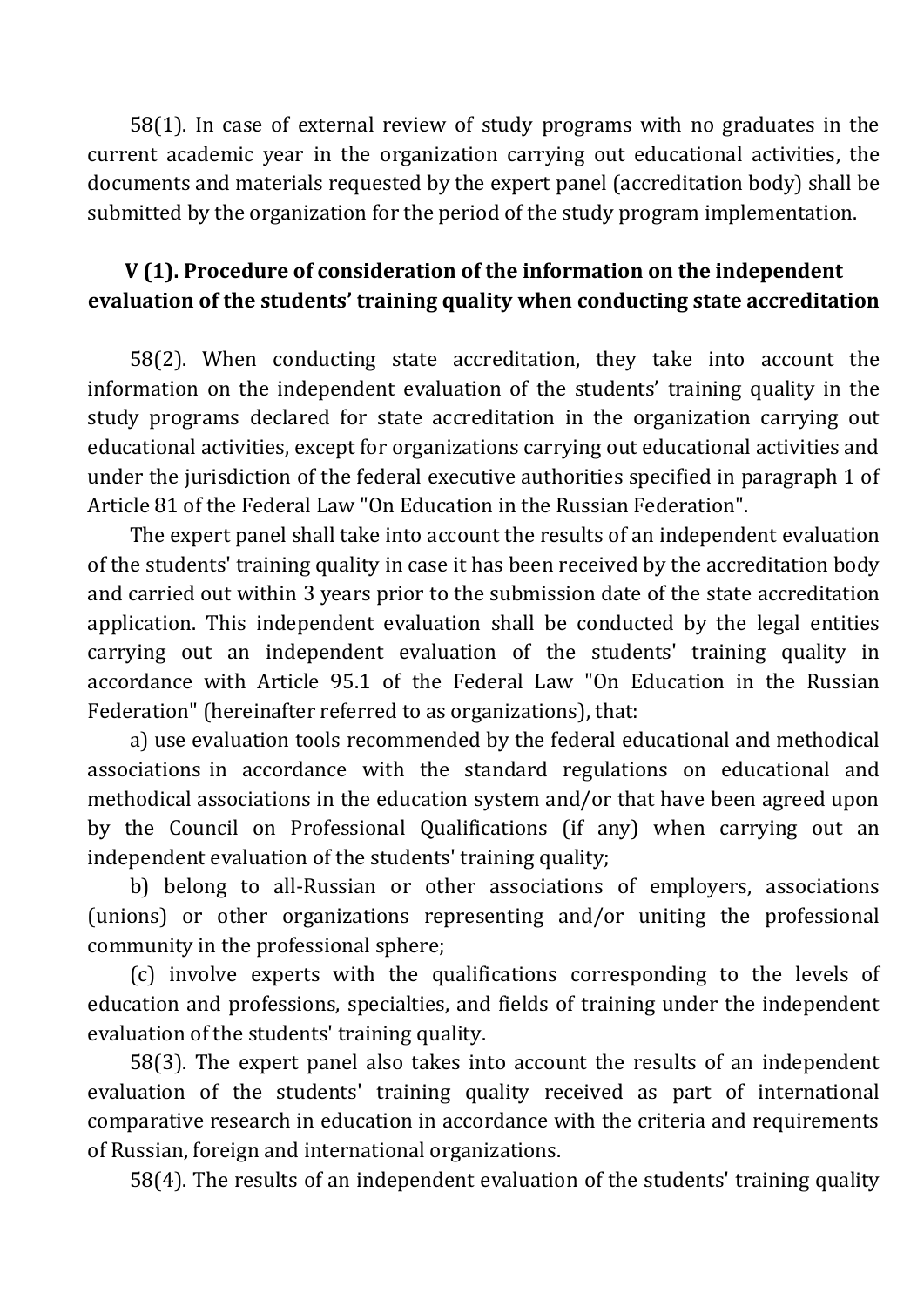shall be taken into account at state accreditation in case the information on the independent evaluation of the students' training quality is submitted to the accreditation body together with the information on the compliance of the organization that has conducted it, with the requirements specified in paragraph 58(2) of these Regulations. The list, form of presentation, and the procedure for accepting such information shall be established by the Federal Service for Supervision in Education and Science.

58(5). In case the results of an independent evaluation of the students' training quality confirm the compliance of the training quality in the basic study programmes declared for state accreditation with the learning outcomes established in FSESs, the external review in respect of the quality of students' training shall not be carried out. The report on the external review shall contain the information on the results of an independent evaluation of the students' training quality.

58(6). In case the results of an independent evaluation of the students' training quality confirm the compliance of the training quality in the basic study programmes declared for state accreditation with the learning outcomes established in FSESs, the external review be conducted in accordance with sections IV and V of these Regulations.

## **VI. Procedure for making an accreditation decision for refusal, suspension, renewal, or withdrawal of state accreditation, for issuance of a state accreditation certificate**

59. Based on the conclusion of an expert panel and the act on external review results, the accreditation body together with the collegial body of the accreditation body (hereinafter – collegial body) shall make a decision on granting state accreditation or refusal of state accreditation.

The decision on state accreditation suspension, renewal, or withdrawal shall be made by the accreditation body together with the collegial body.

The collegial body is a permanent body and acts under the provisions approved by the accreditation body. The collegial body members shall be determined by the accreditation body. Decisions of the collegial body shall be registered in a protocol and shall be advisory for the accreditation body.

60. The decision of an accreditation body on granting or denial of state accreditation shall be made within the period specified in Paragraph 18 of Article 92 of the Federal Law "On Education in the Russian Federation". In the case provided for in paragraph 20 hereof, the period for the accreditation body to make the said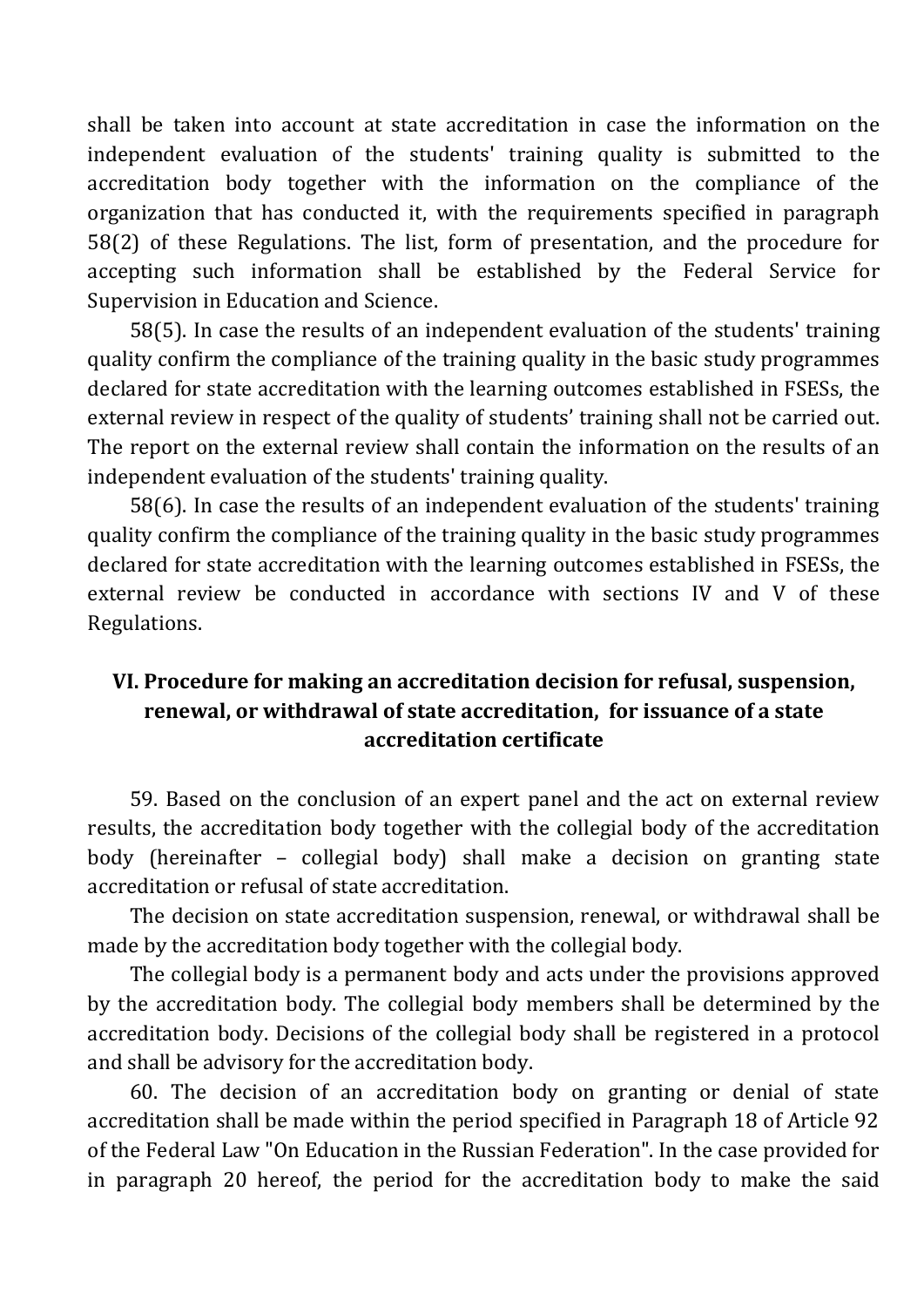decision shall be calculated from the date of the registration by the accreditation body of the documents submitted on the basis of a non-compliance notification.

The accreditation body shall terminate reviewing the application and the documents attached to it and return them to the applicant if during the procedure of state accreditation the decision of the court on administrative suspension of activities or revocation of the license for carrying out educational activity enters into force.

61. The decision on granting state accreditation (refusal of state accreditation) shall be documented by the executive order of the accreditation body.

62. The educational organization shall have the right to withdraw an application at any stage of the state accreditation procedure before the decision of an accreditation body is made.

63. When making a decision on state accreditation, an accreditation body in accordance with Part 19 of Article 92 of the Federal Law "On Education in the Russian Federation" shall issue an educational organization a state accreditation certificate (hereinafter referred to as the certificate), which is valid for:

a) 6 years - for an educational organization realizing basic professional study programs;

b) 12 years - for an educational organization delivering basic programs of general education.

64. In accordance with article 92, paragraph 22, of the Federal Law "On Education in the Russian Federation", the educational organization or organization carrying out training originated by virtue of reorganization in the form of a division or separation shall be granted a temporary certificate for study programmes that were implemented by a reorganized educational organization or organization carrying out training and were state-accredited. The temporary certificate is valid for is one year.

65. To obtain a temporary certificate, the educational organization or organization carrying out training originated by virtue of reorganization in the form of division or separation, shall submit an application for the issuance of a temporary certificate to the accreditation body in one of the ways provided by paragraph 15 of these Regulations in the form approved by the Federal Service for Supervision in Education and Science. The educational organization or the organization carrying out training shall be submitted with the attached documents specified in subparagraph "c" of paragraph 8 of these Regulations, and also in subparagraph "a" of paragraph 9 of these Regulations (for the educational organization which founder is the religious organization).

66. The validity period of the certificate (temporary certificate) shall not be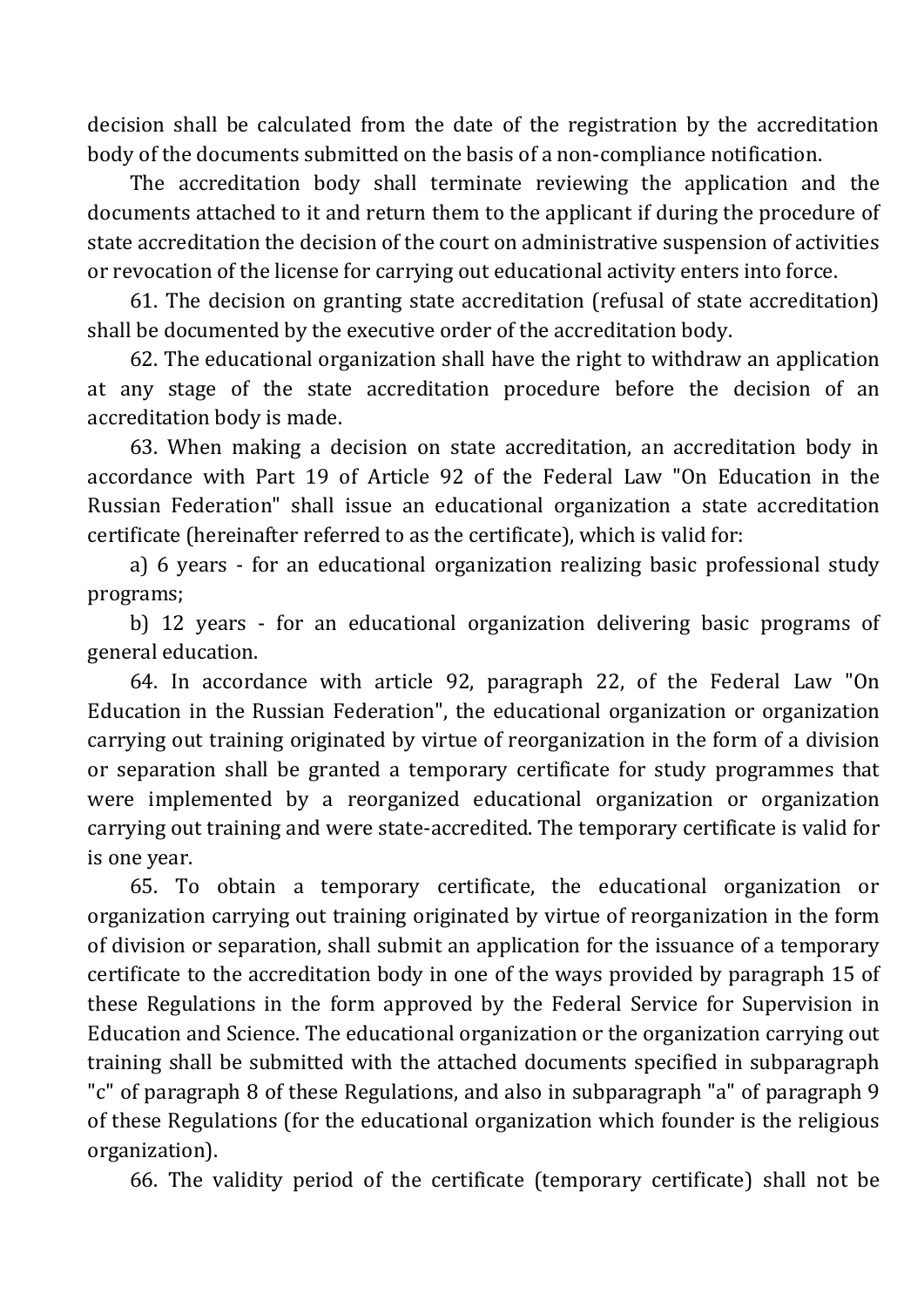extended.

67. The certificate without its supplement is invalid.

68. The acquisition, registering, storage, and filling in the blank forms of the certificate (temporary certificate) and their supplements shall be carried out in accordance with the procedure established by the Federal Service for Supervision in Education and Science.

69. The accreditation body in accordance with Part 23 of Article 92 of the Federal Law "On Education in the Russian Federation" shall refuse an educational organization of state accreditation on any of the following grounds:

a) inaccurate information identified in the documents submitted by an educational organization;

b) negative conclusion of the expert panel.

70. The decision on granting the temporary certificate of state accreditation shall be drawn up in the accreditation body's executive directive.

71. Within 10 working days from the date of making a decision on state accreditation (on issuing a temporary certificate), the accreditation body shall hand in a certificate (temporary certificate) to an authorized representative or send a certificate (temporary certificate) to an educational organization by registered advice-of-receipt post.

72. In accordance with Paragraph 27 of Article 92 of the Federal Law "On Education in the Russian Federation", state fee on the issuance of a state accreditation certificate (temporary certificate) shall be charged in the amount and order stipulated by taxes and fees legislation of the Russian Federation.

72(1). The decision on the state accreditation suspension and renewal shall be taken in accordance with paragraph 9 of article 93 of the Federal Law "On Education in the Russian Federation". The decision on state accreditation withdrawal from the organization engaged in educational activities shall be taken in accordance with paragraph 24 of article 92 and paragraph 9 of article 93 of the Federal Law "On Education in the Russian Federation".

72(2). Within 10 working days from the day of revealing the non-compliance of the content and quality of students' training in the state-accredited study programs with the FSESs (hereinafter - the non-compliance of the content and quality of students' training), the accreditation body shall make a decision on the state accreditation suspension in full or in respect of certain levels of education, integrated groups of professions, specialties, and fields of training and shall establish the term of elimination of revealed non-compliance.

The decision on the state accreditation suspension and renewal shall be drawn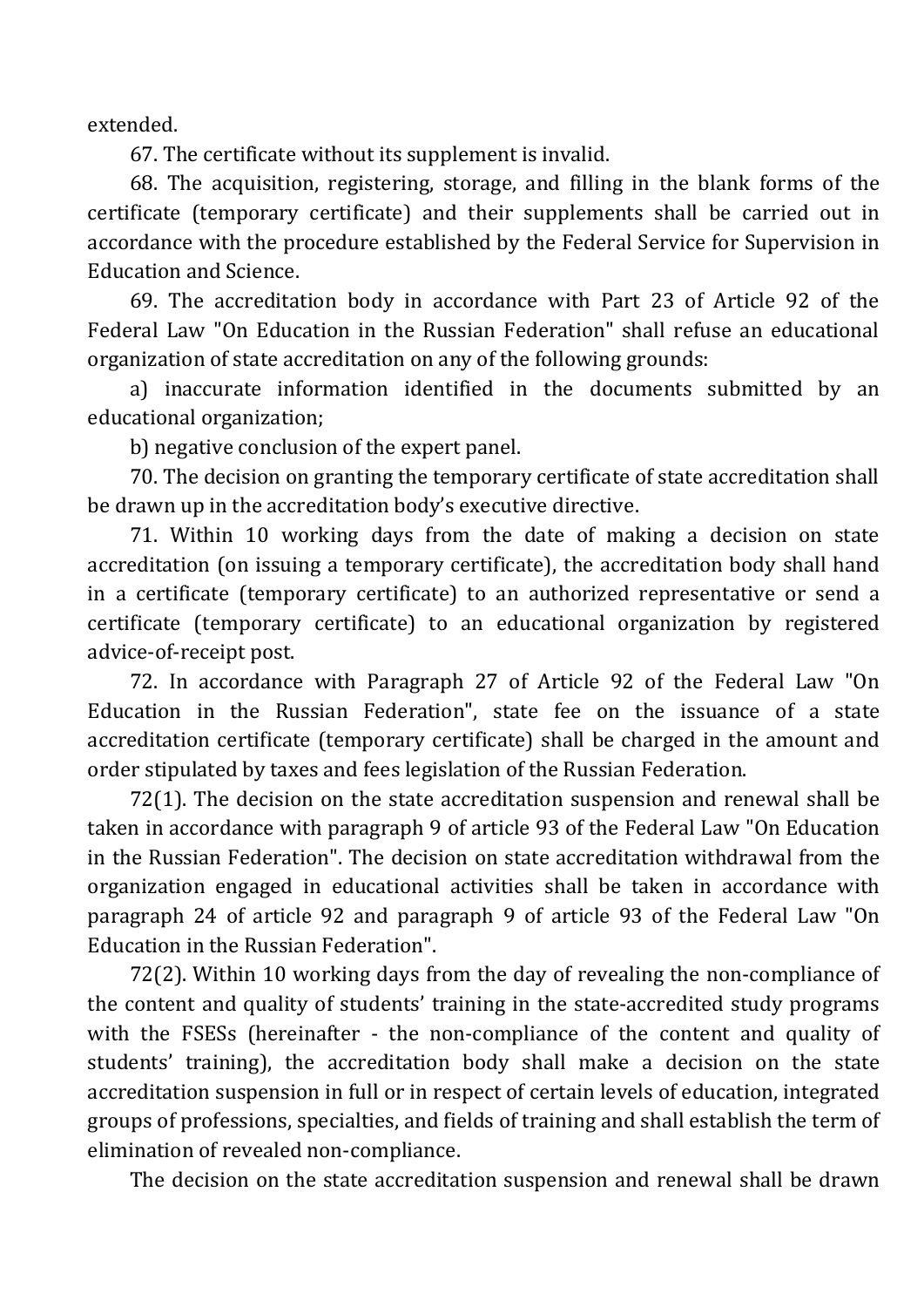up in the accreditation body's executive directive.

72(3). In case the organization carrying out educational activities has not eliminated the revealed non-compliance of the content and quality of students' training within the term established by the accreditation body, the accreditation body shall make a decision on the state accreditation withdrawal in full or with regard to certain levels of education, integrated groups of professions, specialties, and fields of training. This decision shall be made within 10 working days from the expiration date of the term for non-compliance elimination (in case the organization hasn't sent the notification on the elimination of the revealed non-compliance with the confirming documents) or from the day following the day of signing the act on non-elimination of the revealed non-compliance based as the results of the verification of the information in the organization's notification on the non-compliance elimination.

72(4). An accreditation body shall make the decision on the state accreditation withdrawal from the organization carrying out educational activities in respect of study programs of the respective levels of education, integrated groups of professions, specialties, and fields of training, within 10 working days from the date of receiving information on the repeated violation of the Russian Federation legislation on education by the organization during the period of state accreditation which resulted in the illegal issuance of the degree or qualification standard-issue certificates. This decision shall be drawn up in the accreditation body's executive directive.

72(5). In case of liquidation of the organization carrying out educational activities, termination of its activity as a result of reorganization by virtue of merge, division or takeover, termination of the physical person's activity as the individual entrepreneur, the state accreditation shall be terminated from the date of the relevant entry in the Unified State Register of Legal Entities for liquidation of the legal entity because of reorganization, or from the date of the entry in the Unified State Register of Individual Entrepreneurs for the termination of the physical person's activity as an individual entrepreneur.

72(6). Within 5 working days from the date of making a decision on state accreditation suspension, renewal, or withdrawal from the organization carrying out educational activities, the accreditation body shall bring this decision to the notice of the organization, its founder (founders), the executive authority of the Russian Federation constituent entity managing education, or a local government body managing education in a municipal district as well as to the notice of the prosecution authorities of the Russian Federation.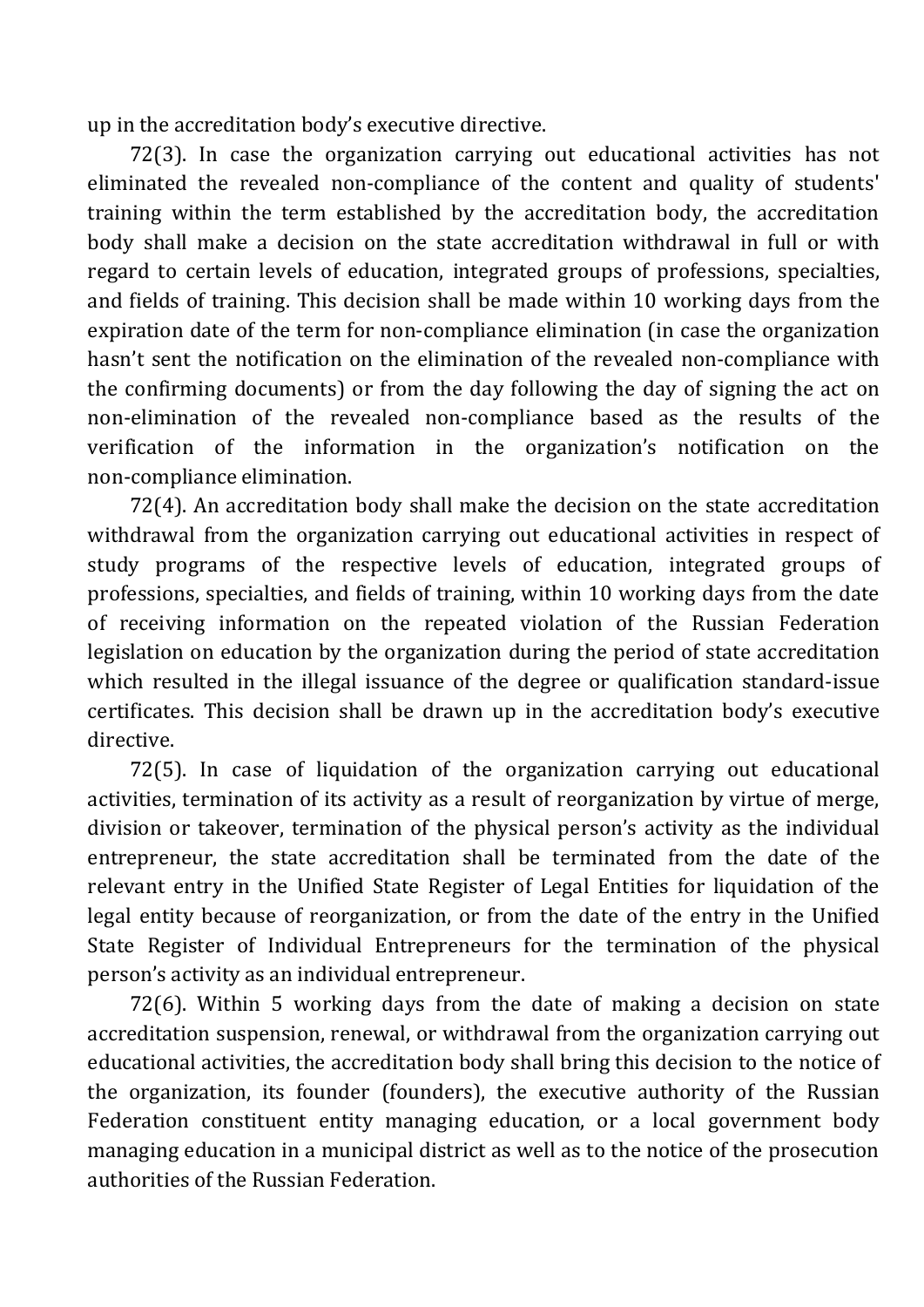### **VII. Procedure for providing a duplicate certificate by the accreditation body**

73. In case of loss or damage of the certificate (supplement thereto), a duplicate of the certificate with the supplement (hereinafter - the duplicate certificate)shall be provided to the organization carrying out educational activities.

74. To get a duplicate certificate, the organization carrying out educational activities shall submit an application for provision of the duplicate certificate to the accreditation body in one of the ways stipulated by paragraph 15 of these Regulations and in the form approved by the Federal Service for Supervision in Education and Science. To its application, the organization carrying out educational activities shall attach the document specified in subparagraph "c" of paragraph 8 of these Regulations.

75. The accreditation body's decision on the duplicate certificate provision shall be made within 10 working days from the registration date of the application for a duplicate certificate and shall be drawn up in an the accreditation body's executive directive.

76. The duplicate certificate shall be drawn up on the certificate blank form with the "duplicate" note on it.

77. Within 5 working days from the date of the decision on providing the duplicate certificate, the accreditation body shall hand in the duplicate to the authorized representative or send the duplicate to the organization carrying out educational activities by registered advice-of-receipt post.

#### **VIII. Grounds and procedure for certificate re-issuance**

78. The certificate shall be reissued before its validity expiration in the following cases:

a) reorganization of the organization carrying out educational activities in the form of transformation, change of its location or its name, change of surname, name, patronymic of the individual entrepreneur specified in the certificate;

b) state accreditation of the organization's study programmes not accredited before;

c) re-issuance of the license for carrying out the educational activity because of the termination of the implementation of certain study programmes by the organization carrying out the educational activity;

d) withdrawal of state accreditation in regard to certain levels of education,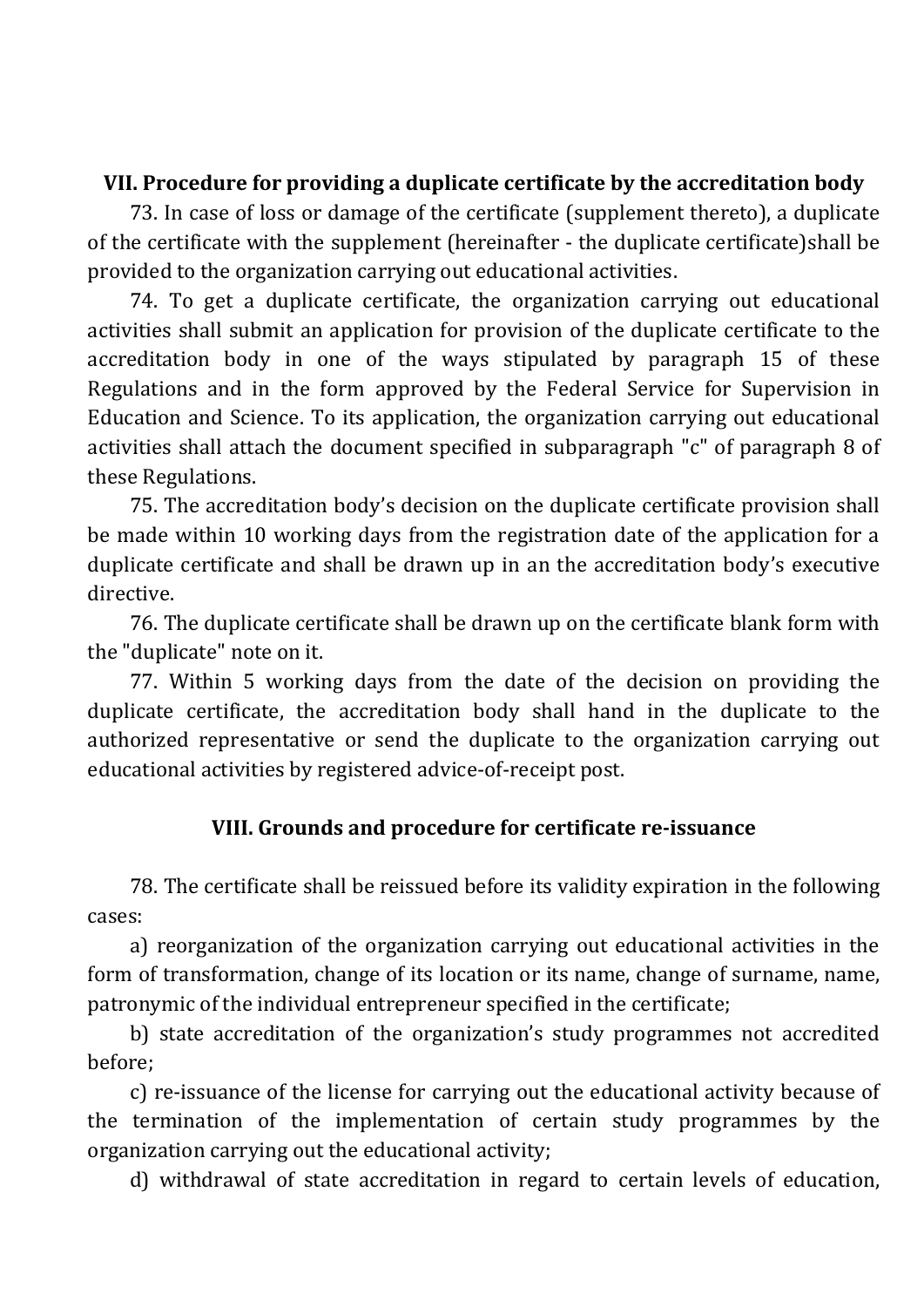integrated groups of professions, specialties, and fields of training or in regard to study programs in accordance with paragraphs 72(3) and 72(4) of these Regulations;

e) changes in the codes and names of the integrated groups of professions, specialties, and fields of training of professional education indicated in the certificate supplement, in case the Ministry of Education of the Russian Federation, the Ministry of Science and Higher Education of the Russian Federation within the sphere of competence of establishes the correspondence of certain professions, specialties, and fields of training with the professions, specialties, and fields of training indicated in the previous lists of professions, specialties, and fields of training or study programs in accordance with paragraphs 72(3) and 72(4) of these Regulations.

78(1). In case of reorganization of the organization carrying out educational activities in the form of joining to it another organization carrying out educational activities, the certificate for state-accredited study programs implemented by the reorganized organizations shall be reissued for the period until the expiration of the certificate of the reorganized organization.

78(2). In case of organization originated as a result of a reorganization by virtue of merge, the certificate for state-accredited study programmes implemented by the reorganized organizations shall be reissued for the period until the expiration of the certificate of the reorganized organization which expires earlier.

79. For the certificate re-issuance, the organization carrying out educational activities shall submit an application for the certificate re-issuance to the accreditation body in one of the ways provided for in paragraph 15 of these Regulations in the form approved by the Federal Service for Supervision in Education and Science.

80. The following documents shall be attached to the application for the certificate re-issuance by the organization carrying out educational activities:

the documents specified in subparagraphs "a" - "c" of paragraph 8 of these Regulations, and in paragraph 9 of these Regulations (for an educational organization with the religious organization as its the founder) when the certificate is reissued in accordance with subparagraphs "a", "c" - "e" of paragraph 78, paragraphs 78(1) and 78(2) of these Regulations;

the documents specified in paragraphs 8-12 of these Regulations when the certificate is reissued in accordance with subparagraph "b" of paragraph 78 of these Regulations.

81. When re-issuing the certificate in accordance with subparagraphs "a" or "c" or "e" of paragraph 78, or paragraph 78(1) or paragraph 78(2) of these Regulations, the accreditation body shall make the decision on the certificate re-issuance within